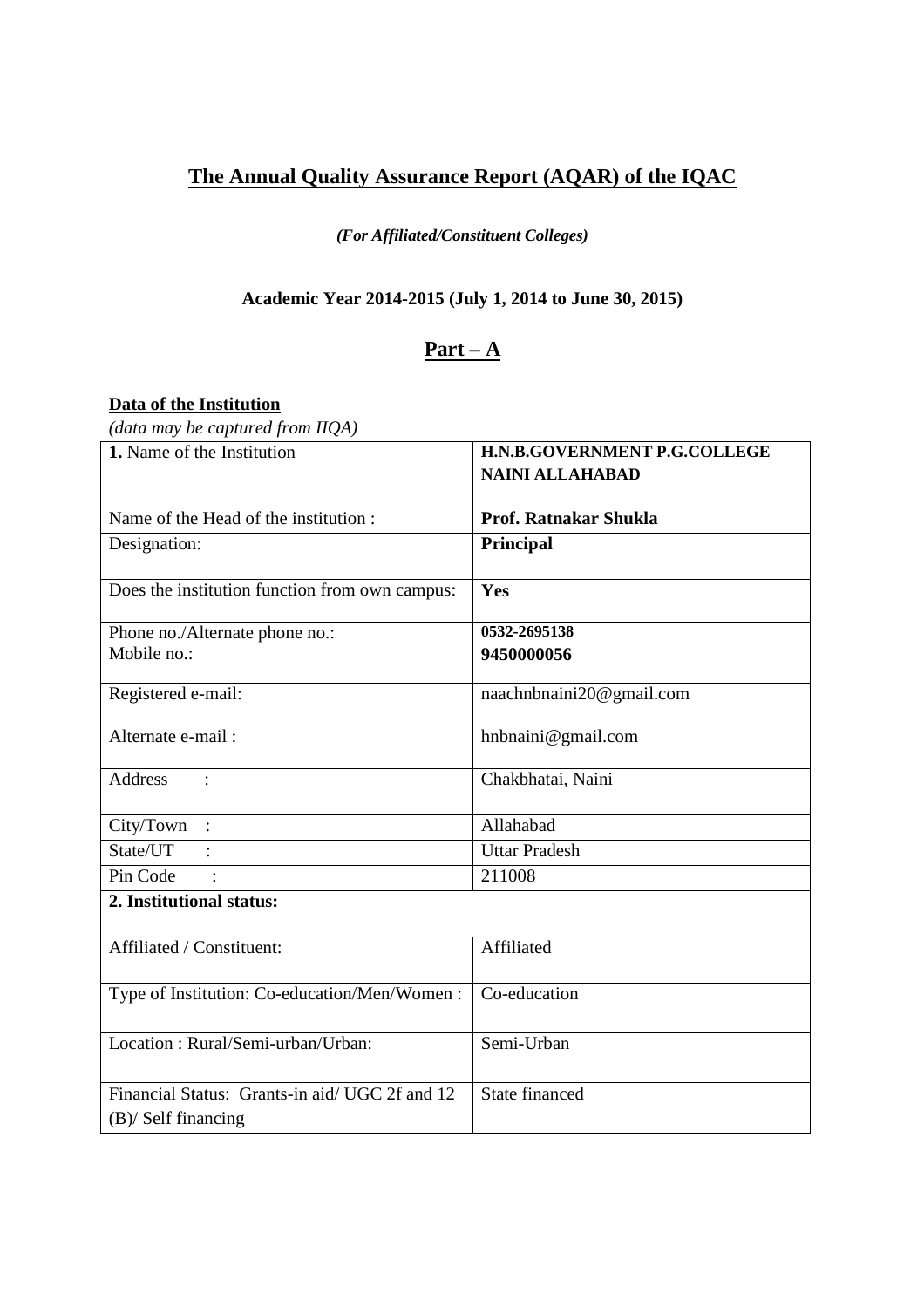| Name of the Affiliating University:                                                                 |       |        |                      | <b>CSJM University Kanpur</b> |                    |                          |                                                                                                          |  |  |
|-----------------------------------------------------------------------------------------------------|-------|--------|----------------------|-------------------------------|--------------------|--------------------------|----------------------------------------------------------------------------------------------------------|--|--|
| Name of the IQAC Co-ordinator:                                                                      |       |        |                      |                               | Dr. Vinay Singh    |                          |                                                                                                          |  |  |
| Phone no. / Alternate phone no.                                                                     |       |        |                      |                               | 0532-2695138       |                          |                                                                                                          |  |  |
| Mobile:                                                                                             |       |        |                      |                               | 9415445924         |                          |                                                                                                          |  |  |
| IQAC e-mail address:                                                                                |       |        |                      |                               |                    | naachnbnaini20@gmail.com |                                                                                                          |  |  |
| Alternate Email address:                                                                            |       |        |                      |                               | hnbnaini@gmail.com |                          |                                                                                                          |  |  |
| 3. Website address:                                                                                 |       |        |                      |                               |                    |                          |                                                                                                          |  |  |
| Web-link of the AQAR: (Previous Academic                                                            |       |        |                      |                               |                    |                          |                                                                                                          |  |  |
| Year):                                                                                              |       |        |                      |                               |                    |                          |                                                                                                          |  |  |
| 4. Whether Academic Calendar prepared during                                                        |       |        |                      | Yes                           |                    |                          |                                                                                                          |  |  |
| the year?                                                                                           |       |        |                      |                               |                    |                          |                                                                                                          |  |  |
|                                                                                                     |       |        |                      |                               |                    |                          |                                                                                                          |  |  |
| Yes/No, if yes, whether it is uploaded in the                                                       |       |        |                      | N <sub>o</sub>                |                    |                          |                                                                                                          |  |  |
| Institutional website:                                                                              |       |        |                      |                               |                    |                          |                                                                                                          |  |  |
|                                                                                                     |       |        |                      |                               |                    |                          |                                                                                                          |  |  |
| Weblink:                                                                                            |       |        |                      |                               |                    |                          |                                                                                                          |  |  |
| 5. Accreditation Details:                                                                           |       |        |                      |                               |                    |                          |                                                                                                          |  |  |
| Cycle                                                                                               | Grade |        | <b>CGPA</b>          |                               |                    | Year of                  | <b>Validity Period</b>                                                                                   |  |  |
|                                                                                                     |       |        |                      |                               | Accreditation      |                          | from:08/01/2011                                                                                          |  |  |
| 1 <sup>st</sup>                                                                                     | B     |        | 2.59                 |                               |                    | 2011                     | to: 07/01/2016                                                                                           |  |  |
| 6. Date of Establishment of IQAC:                                                                   |       |        |                      |                               | 10/02/2009         |                          |                                                                                                          |  |  |
| 7. Internal Quality Assurance System                                                                |       |        |                      |                               |                    |                          |                                                                                                          |  |  |
| 7.1 Quality initiatives by IQAC during the year for promoting quality culture                       |       |        |                      |                               |                    |                          |                                                                                                          |  |  |
| Item /Title of the quality                                                                          |       |        |                      | Number of                     |                    |                          |                                                                                                          |  |  |
| initiative by IQAC                                                                                  |       |        | Date & duration      | participants/beneficiaries    |                    |                          |                                                                                                          |  |  |
| <b>IQAC</b> Meeting                                                                                 |       |        | $08/12/14$ , 01 Hour |                               |                    |                          | 09                                                                                                       |  |  |
| <b>IQAC</b> Meeting<br>Note: Some Quality Assurance initiatives of the institution are:             |       |        | 28/01/2015, 01 Hour  |                               |                    |                          | 10                                                                                                       |  |  |
| (Indicative list)                                                                                   |       |        |                      |                               |                    |                          |                                                                                                          |  |  |
|                                                                                                     |       |        |                      |                               |                    |                          | Regular meeting of Internal Quality Assurance Cell (IQAC); timely submission of Annual Quality Assurance |  |  |
| Report (AQAR) to NAAC; Feedback from all stakeholders collected, analysed and used for improvements |       |        |                      |                               |                    |                          |                                                                                                          |  |  |
| Academic Administrative Audit (AAA) conducted and its follow up action<br>Participation in NIRF     |       |        |                      |                               |                    |                          |                                                                                                          |  |  |
| ISO Certification                                                                                   |       |        |                      |                               |                    |                          |                                                                                                          |  |  |
| NBA etc.                                                                                            |       |        |                      |                               |                    |                          |                                                                                                          |  |  |
| Any other Quality Audit                                                                             |       |        |                      |                               |                    |                          |                                                                                                          |  |  |
| 8. Provide the list of funds by Central/State Government-                                           |       |        |                      |                               |                    |                          |                                                                                                          |  |  |
| UGC/CSIR/DST/DBT/ICMR/TEQIP/World Bank/CPE of UGC etc.                                              |       |        |                      |                               |                    |                          |                                                                                                          |  |  |
| Institution/                                                                                        |       | Scheme |                      |                               | Funding            | Year of                  | Amount                                                                                                   |  |  |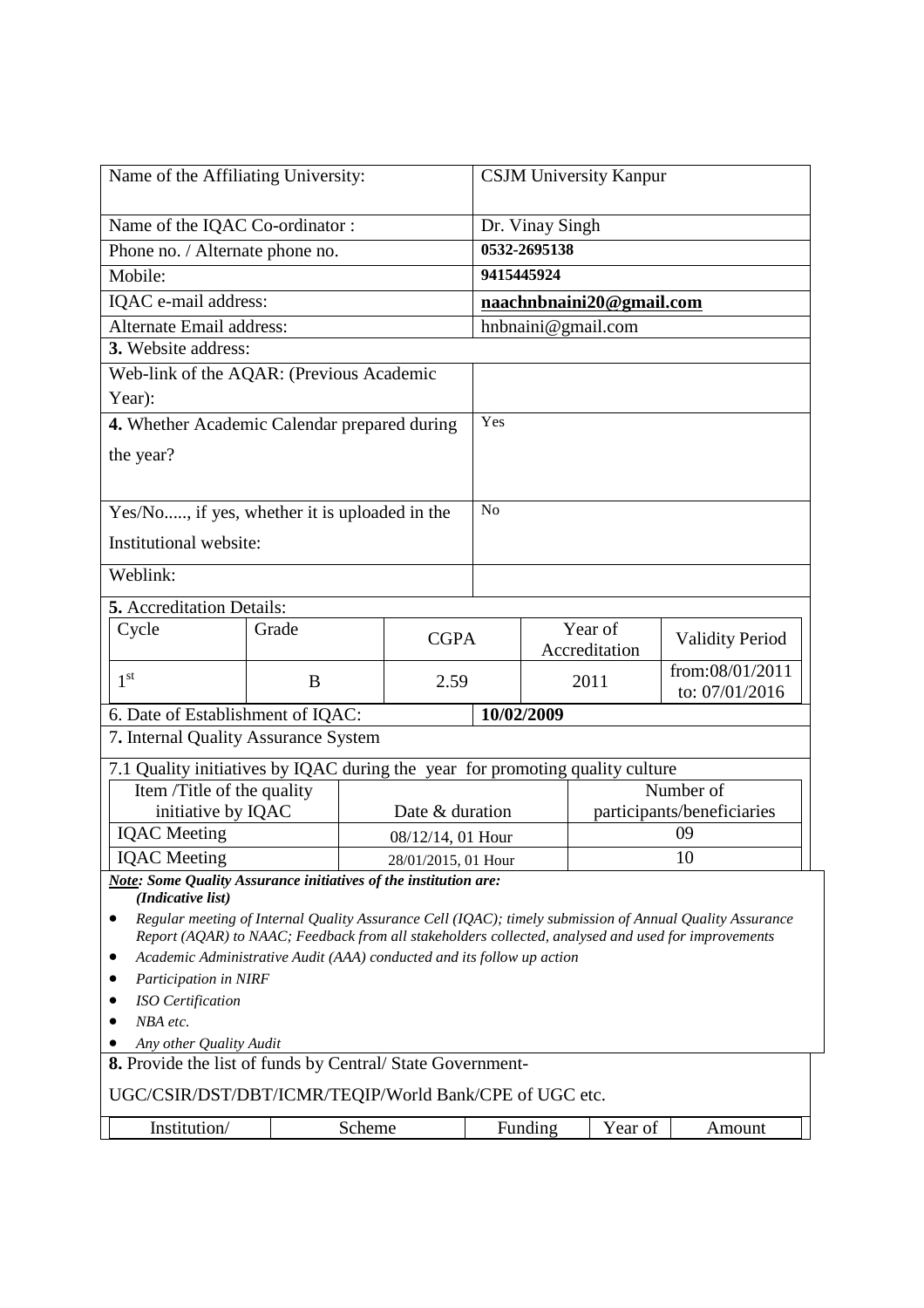| Department/Faculty                                                              |                                                                                           | agency                                                                               | award<br>with         |           |
|---------------------------------------------------------------------------------|-------------------------------------------------------------------------------------------|--------------------------------------------------------------------------------------|-----------------------|-----------|
|                                                                                 |                                                                                           |                                                                                      | duration              |           |
| Institution                                                                     | Furniture, Machine                                                                        | <b>State</b>                                                                         | 2014-15               | 400000.00 |
|                                                                                 | Maintenance, Comput                                                                       |                                                                                      |                       |           |
|                                                                                 | er Anurakshan,                                                                            |                                                                                      |                       |           |
|                                                                                 | Office Expenditure/                                                                       |                                                                                      |                       |           |
|                                                                                 | Stationary                                                                                |                                                                                      |                       |           |
| Department                                                                      | Chemicals                                                                                 | <b>State</b>                                                                         | 2014-15               | 40,000.00 |
|                                                                                 | 9. Whether composition of IQAC as per latest                                              |                                                                                      | Yes                   |           |
|                                                                                 | NAAC guidelines: Yes/No:                                                                  |                                                                                      |                       |           |
|                                                                                 | *upload latest notification of formation of<br>IQAC                                       |                                                                                      |                       |           |
|                                                                                 | 10. No. of IQAC meetings held during the                                                  |                                                                                      | 02                    |           |
|                                                                                 | year:                                                                                     |                                                                                      |                       |           |
| The minutes of IQAC meeting and                                                 |                                                                                           |                                                                                      | Yes                   |           |
| compliance to the decisions have been                                           |                                                                                           |                                                                                      |                       |           |
| uploaded on the institutional website<br>Please upload, minutes of meetings and |                                                                                           |                                                                                      | --                    |           |
| action taken report                                                             |                                                                                           |                                                                                      |                       |           |
|                                                                                 | Whether IQAC received funding from any of                                                 |                                                                                      | N <sub>o</sub>        |           |
| the funding agency to support its activities                                    |                                                                                           |                                                                                      |                       |           |
| during the year?                                                                |                                                                                           |                                                                                      |                       |           |
|                                                                                 | 12. Significant contributions made by IQAC during the current year (maximum five bullets) |                                                                                      |                       |           |
|                                                                                 | ❖ Endeavour towards construction of smart class rooms                                     |                                                                                      |                       |           |
|                                                                                 | ❖ Effort towards provision of E-Library facility for staff and students                   |                                                                                      |                       |           |
|                                                                                 | ❖ Organization of national level Seminar in Department of Commerce                        |                                                                                      |                       |           |
|                                                                                 | ❖ Community outreach programmes through NSS/Rovers-Rangers                                |                                                                                      |                       |           |
| ❖                                                                               | Utilization of existing resources of college to best possible extent                      |                                                                                      |                       |           |
|                                                                                 | 13. Plan of action chalked out by the IQAC in the beginning of the Academic year towards  |                                                                                      |                       |           |
|                                                                                 | Quality Enhancement and the outcome achieved by the end of the Academic year              |                                                                                      |                       |           |
|                                                                                 |                                                                                           |                                                                                      |                       |           |
|                                                                                 | Plan of Action                                                                            |                                                                                      | Achievements/Outcomes |           |
| Purchase of new books and journals for                                          |                                                                                           | No grant allotted for purchase of books but                                          |                       |           |
| Various UG and PG courses.                                                      |                                                                                           | monthly magazines and news papers                                                    |                       |           |
|                                                                                 |                                                                                           | purchased.                                                                           |                       |           |
| <b>Renovations of Science Labs</b>                                              |                                                                                           | No grant received for renovations                                                    |                       |           |
| Expansion of existing Cultural and                                              |                                                                                           | Organised different cultural programmes                                              |                       |           |
|                                                                                 | awareness programmes and Sports events.                                                   | during the session at department level as                                            |                       |           |
|                                                                                 |                                                                                           | well as college level, awareness programme<br>such as matdata jagrukta Abhiyan, Self |                       |           |
|                                                                                 |                                                                                           |                                                                                      |                       |           |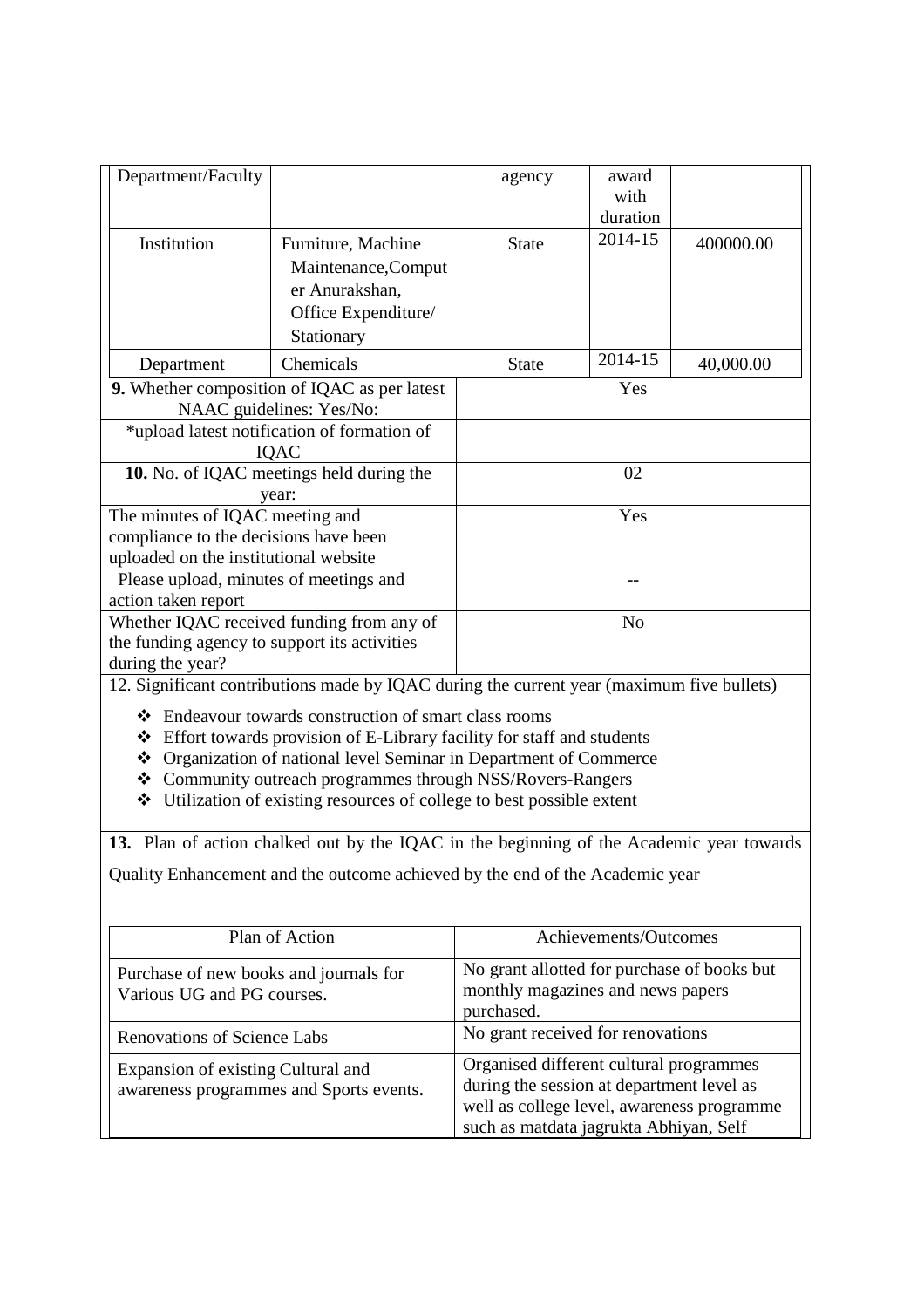|                                                                               | defence programmes for girl safety etc.    |  |  |  |  |  |
|-------------------------------------------------------------------------------|--------------------------------------------|--|--|--|--|--|
| Measures undertaken for ensuring eco-                                         | Constructed water harvesting plant, tree   |  |  |  |  |  |
| friendly environment                                                          | plantation drives undertaken               |  |  |  |  |  |
|                                                                               | Six computers, one laptop, one printer and |  |  |  |  |  |
| Efforts towards digitalization                                                | Photostat machine was purchased            |  |  |  |  |  |
|                                                                               |                                            |  |  |  |  |  |
|                                                                               |                                            |  |  |  |  |  |
| 14. Whether the AQAR was placed before                                        | N <sub>0</sub>                             |  |  |  |  |  |
|                                                                               |                                            |  |  |  |  |  |
| statutory body?                                                               |                                            |  |  |  |  |  |
| 15. Whether NAAC/or any other accredited                                      | N <sub>0</sub>                             |  |  |  |  |  |
| body(s) visited IQAC or interacted with it to                                 |                                            |  |  |  |  |  |
| assess the functioning?                                                       |                                            |  |  |  |  |  |
| <b>16.</b> Whether institutional data submitted to                            | Yes                                        |  |  |  |  |  |
| AISHE:                                                                        |                                            |  |  |  |  |  |
| Year of Submission:                                                           | 2015                                       |  |  |  |  |  |
|                                                                               |                                            |  |  |  |  |  |
| Date of Submission:                                                           | 20/08/15                                   |  |  |  |  |  |
| 17. Does the Institution have Management                                      | $\bf No$                                   |  |  |  |  |  |
| <b>Information System?</b>                                                    |                                            |  |  |  |  |  |
| If yes, give a brief description and a list of modules currently operational. |                                            |  |  |  |  |  |
| (Maximum 500 words)                                                           |                                            |  |  |  |  |  |
|                                                                               |                                            |  |  |  |  |  |

# **Part-B**

# **CRITERION I – CURRICULAR ASPECTS**

#### **1.1 Curriculum Planning and Implementation**

1.1.1 Institution has the mechanism for well planned curriculum delivery and documentation. Explain in 500 words Hemwati Nandan Bahuguna Govt PG College being an affiliated college by university has restriction in deciding the curriculum but is dedicated for the implementing of the curriculum. The time table is prepared well by the head of the time-table committee which provides the faculty enough time to plan effectively at the beginning of the session. In a department, teacher distribute syllabus unit wise among them. The principal ensures that every teacher of the institution should complete the syllabus within the allotted time frame, which was done by the principal by taking random round of all classes randomly, to observe class room teaching and enquires regularly about percentage syllabus covered by the teachers of the concerned departments. Teachers make use of lecture method, chalk and board method, group discussions, quizzes, role plays, use of ICT through PPT, multimedia presentation and so on. Class test are conducted. When teachers go on long leave such as for refreshers/orientation courses then he should complete his syllabus through extra classes. Co–curricular activities are the connection between theory and real world. Such programmes enhance student's confidence about the subject knowledge. The institute allows faculty members to attend symposium, workshop, guest lecture, training programmes held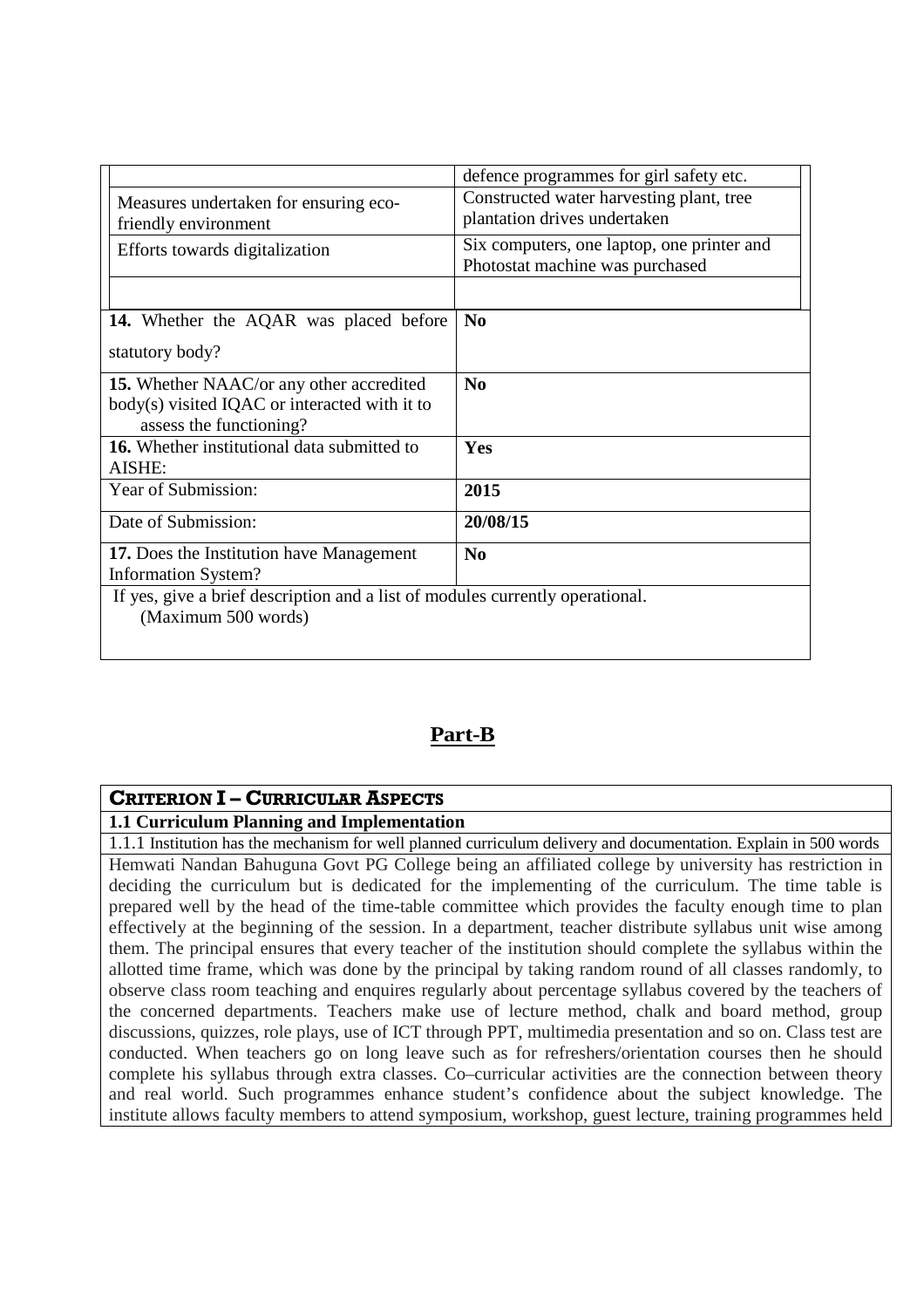in other recognised institutes which helps teachers to adopt such issues in the concerned department. Teachers take topics related to their curriculum while organising competitions in the college. Teachers motivate students for book reading and enhance their self-learning capability. They provide notes or study material to the students if they ask for. On most of the working days we celebrate birthdays of national important personalities or events or campaigns based on important topics also present on curriculum. Rallies and competitions are arranged to make students more confident in such topics based on the curriculum of the college. Same exercise is repeated in NSS camps and in long tours. Feedbacks from the students provide valuable input in making required change in mode of delivery of content in the existing system.

| 1.1.2 Certificate/ Diploma Courses introduced during the Academic year: No Course Introduced      |                         |                |                      |           |                |                                                            |                         |                             |                             |            |                                                           |
|---------------------------------------------------------------------------------------------------|-------------------------|----------------|----------------------|-----------|----------------|------------------------------------------------------------|-------------------------|-----------------------------|-----------------------------|------------|-----------------------------------------------------------|
| Name of                                                                                           | Name of                 |                | Date of introduction |           |                |                                                            | focus on employability/ |                             |                             |            | Skill development                                         |
| the                                                                                               | the                     |                | and duration         |           |                | entrepreneurship                                           |                         |                             |                             |            |                                                           |
| Certificate                                                                                       | Diploma                 |                |                      |           |                |                                                            |                         |                             |                             |            |                                                           |
| Course                                                                                            | Courses                 |                |                      |           |                |                                                            |                         |                             |                             |            |                                                           |
| <b>NA</b>                                                                                         | <b>NA</b>               | <b>NA</b>      |                      |           |                | NA                                                         |                         |                             | <b>NA</b>                   |            |                                                           |
| <b>1.2 Academic Flexibility</b>                                                                   |                         |                |                      |           |                |                                                            |                         |                             |                             |            |                                                           |
| 1.2.1 New programmes/courses introduced during the Academic year : No courses introduced          |                         |                |                      |           |                |                                                            |                         |                             |                             |            |                                                           |
| <b>Programme with</b>                                                                             |                         |                | Date of Introduction |           |                |                                                            | <b>Course with Code</b> |                             | <b>Date of Introduction</b> |            |                                                           |
| Code                                                                                              |                         |                |                      |           |                |                                                            |                         |                             |                             |            |                                                           |
| <b>NA</b>                                                                                         |                         |                | <b>NA</b>            |           |                |                                                            | <b>NA</b>               |                             |                             | <b>NA</b>  |                                                           |
| 1.2.2 Programmes in which Choice Based Credit System (CBCS)/Elective course system implemented at |                         |                |                      |           |                |                                                            |                         |                             |                             |            |                                                           |
| the affiliated Colleges (if applicable) during the Academic year.                                 |                         |                |                      |           |                |                                                            |                         |                             |                             |            |                                                           |
| The university does not follow CBCS system<br>Name of Programmes                                  |                         |                |                      |           | <b>PG</b>      |                                                            |                         |                             |                             | <b>UG</b>  | PG                                                        |
| adopting CBCS                                                                                     |                         |                | <b>UG</b>            |           |                | Date of implementation of<br>CBCS / Elective Course System |                         |                             |                             |            |                                                           |
| <b>NA</b>                                                                                         |                         |                | <b>NA</b>            | <b>NA</b> |                | <b>NA</b>                                                  |                         |                             |                             | <b>NA</b>  | <b>NA</b>                                                 |
| Already adopted (mention the year)                                                                |                         |                |                      |           |                |                                                            |                         |                             |                             |            |                                                           |
| 1.2.3 Students enrolled in Certificate/ Diploma Courses introduced during the year                |                         |                |                      |           |                |                                                            |                         |                             |                             |            |                                                           |
|                                                                                                   |                         | Certificate    |                      |           |                | Diploma Courses                                            |                         |                             |                             |            |                                                           |
| No of Students                                                                                    |                         | <b>NA</b>      |                      |           | <b>NA</b>      |                                                            |                         |                             |                             |            |                                                           |
| 1.3 Curriculum Enrichment                                                                         |                         |                |                      |           |                |                                                            |                         |                             |                             |            |                                                           |
| 1.3.1 Value-added courses imparting transferable and life skills offered during the year          |                         |                |                      |           |                |                                                            |                         |                             |                             |            |                                                           |
| Value added courses                                                                               |                         |                |                      |           |                | Date of introduction                                       |                         | Number of students enrolled |                             |            |                                                           |
| No courses introduced                                                                             |                         |                |                      | <b>NA</b> |                |                                                            |                         | <b>NA</b>                   |                             |            |                                                           |
| 1.3.2 Field Projects / Internships under taken during the year                                    |                         |                |                      |           |                |                                                            |                         |                             |                             |            |                                                           |
|                                                                                                   | Project/Programme Title |                |                      |           |                |                                                            |                         |                             |                             |            | No. of students enrolled for Field Projects / Internships |
| <b>NIL</b>                                                                                        |                         |                |                      |           |                | <b>NIL</b>                                                 |                         |                             |                             |            |                                                           |
| <b>1.4 Feedback System</b>                                                                        |                         |                |                      |           |                |                                                            |                         |                             |                             |            |                                                           |
| 1.4.1 Whether structured feedback received from all the stakeholders.                             |                         |                |                      |           |                |                                                            |                         |                             |                             |            |                                                           |
| 1) Students                                                                                       |                         | 2) Teachers    |                      |           | 3) Employers   |                                                            | 4) Alumni               |                             |                             | 5) Parents |                                                           |
|                                                                                                   |                         |                |                      |           |                |                                                            |                         |                             |                             |            |                                                           |
| N <sub>0</sub>                                                                                    |                         | N <sub>0</sub> |                      |           | N <sub>0</sub> |                                                            | No                      |                             | N <sub>0</sub>              |            |                                                           |
|                                                                                                   |                         |                |                      |           |                |                                                            |                         |                             |                             |            |                                                           |
| 1.4.2 How the feedback obtained is being analyzed and utilized for overall development of the     |                         |                |                      |           |                |                                                            |                         |                             |                             |            |                                                           |
| institution? (maximum 500 words)                                                                  |                         |                |                      |           |                |                                                            |                         |                             |                             |            |                                                           |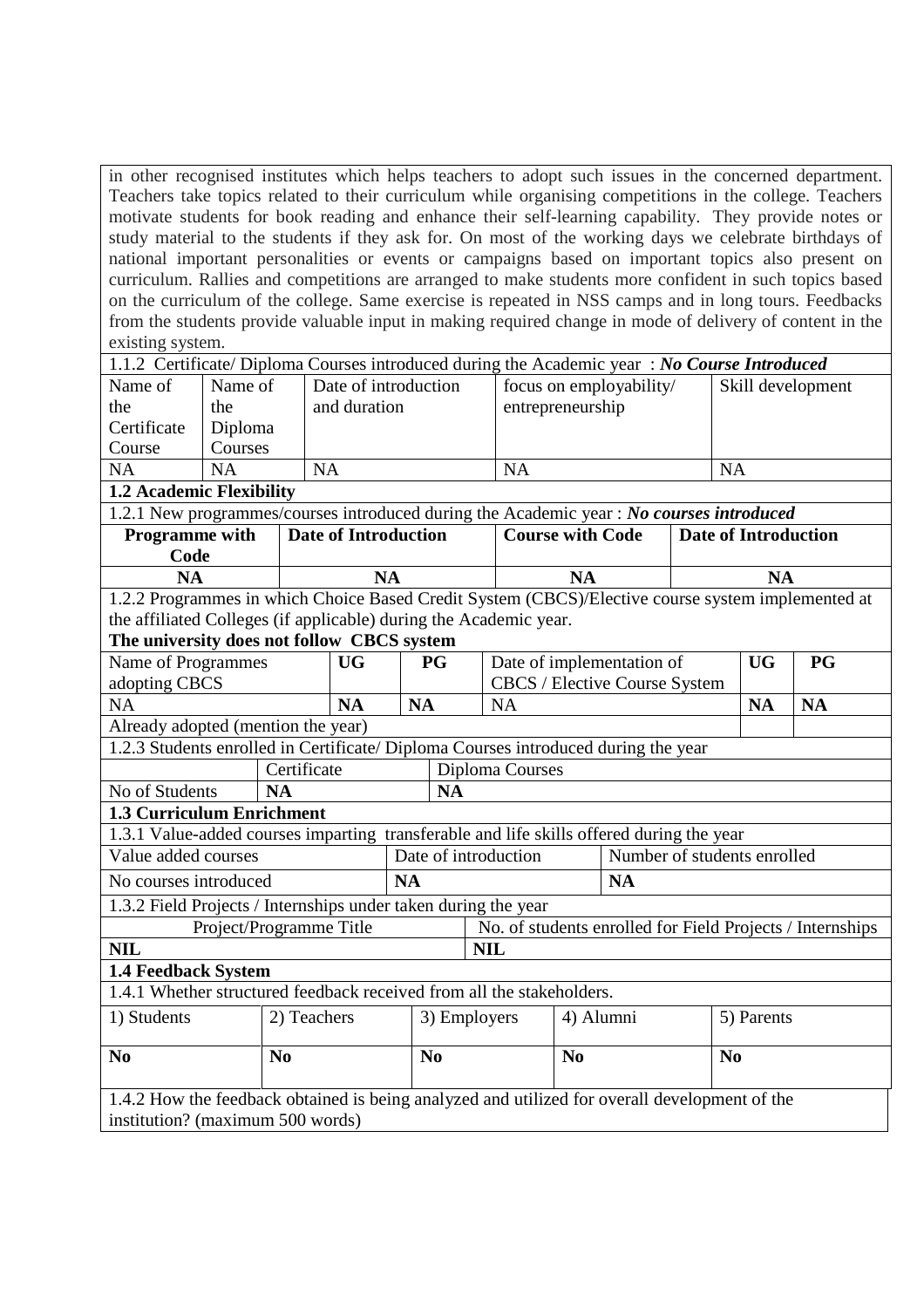Feedback is essential for improving the teaching -learning process of the teachers, students and overall development of the college. For this purpose, we take feedback from almost every stakeholder. The IQAC team analyse it carefully and results help us to chalk out future plan and strategies. Feedback helps to critically analyse our teaching processes and provide suggestions regarding imparting of curriculum co-curricular and extra-curricular activities. Feedback form analysis, helps to adopt new ideas and improvements needed at college level. Based on needed improvements requirements are sent to appropriate authorities such as the State and University for funding and curriculum enhancement respectively.

#### **CRITERION II -TEACHING-LEARNING AND EVALUATION**

#### **2.1 Student Enrolment and Profile**

## **2.1. 1 Demand Ratio during the year**

| Name of the<br><b>Programme</b> | <b>Number of seats available</b> | Number of<br>applications received | <b>Total Students</b><br><b>Enrolled</b> |
|---------------------------------|----------------------------------|------------------------------------|------------------------------------------|
| B.A.                            | 720                              | 590                                | 255                                      |
| B.Sc.                           | 240                              | 510                                | 308                                      |
| B.Com.                          | 240                              | 400                                | 244                                      |
| M.A.                            | 360                              | 610                                | 441                                      |
| M.Sc.                           | 80                               | 230                                | 104                                      |
| M.Com.                          |                                  | 260                                | 98                                       |

#### **2.2 Catering to Student Diversity**

#### **2.2.1. Student - Full time teacher ratio (current year data)**

| Year | Number of students<br>enrolled in the institution<br>(UG) | Number of students<br>enrolled in the institution<br>(PG) | Number of full time<br>teachers available<br>in the institution<br>teaching only UG<br>courses | Number of full time<br>teachers available<br>in the institution<br>teaching only PG<br>courses | Number of<br>teachers<br>teaching<br>both UG<br>and PG<br>courses |
|------|-----------------------------------------------------------|-----------------------------------------------------------|------------------------------------------------------------------------------------------------|------------------------------------------------------------------------------------------------|-------------------------------------------------------------------|
| 2014 | 807                                                       | 643                                                       | 10                                                                                             |                                                                                                | 32                                                                |

#### **2.3 Teaching - Learning Process**

**2.3.1 Percentage of teachers using ICT for effective teaching with Learning Management Systems (LMS), E-learning resources etc. (current year data)**

| Number of                                      | Number of      | ICT tools and |  | Number of ICT               | Number of  | E-resources                 |  |  |
|------------------------------------------------|----------------|---------------|--|-----------------------------|------------|-----------------------------|--|--|
| teachers on roll                               | teachers using | resources     |  | enabled                     | smart      | and                         |  |  |
|                                                | ICT $(LMS, e-$ | available     |  | classrooms                  | classrooms | techniques                  |  |  |
|                                                | Resources)     |               |  |                             |            | used                        |  |  |
| 42                                             | 9              | Projector and |  | <b>Nil</b>                  | <b>Nil</b> | <b>PPT</b>                  |  |  |
|                                                |                | laptop        |  |                             |            | <b>lectures</b>             |  |  |
|                                                |                |               |  |                             |            |                             |  |  |
|                                                |                |               |  |                             |            |                             |  |  |
| Number of students enrolled in the institution |                |               |  | Number of fulltime teachers |            | <b>Mentor: Mentee Ratio</b> |  |  |
| 1450                                           |                |               |  | 42                          |            | 1:35                        |  |  |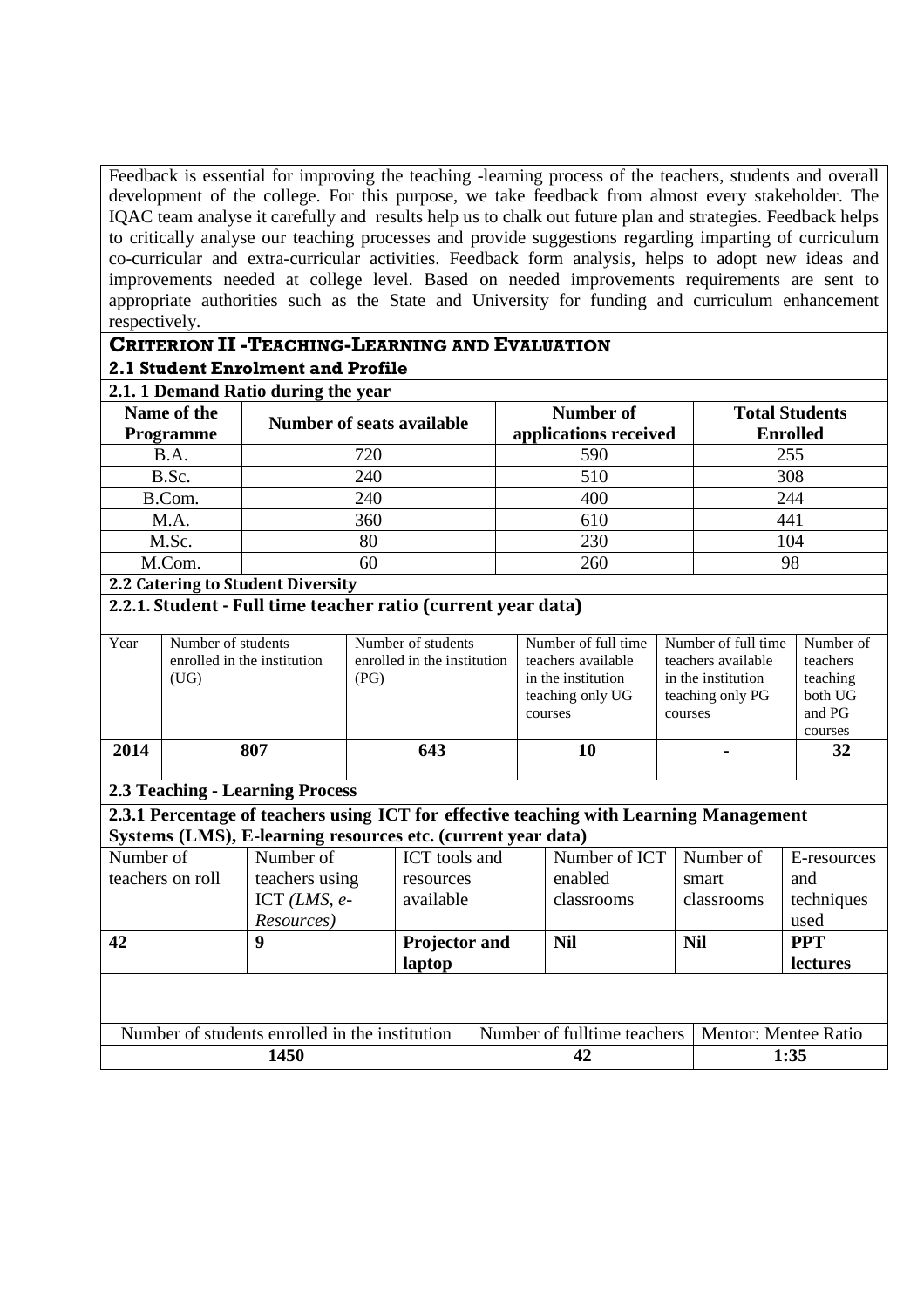| 2.4.1 Number of full time teachers appointed during the year<br>No. of sanctioned<br>No. of filled positions<br>Vacant positions<br>Positions filled during<br>No. of<br>positions<br>the current year<br>faculty with<br>Ph.D<br>42<br><b>Nil</b><br>43<br>01<br>32<br>2.4.2 Honours and recognitions received by teachers<br>(received awards, recognition, fellowships at State, National, International level from Government, recognised bodies<br>during the year)<br>Year of award<br>Name of full time teachers receiving awards from state level,<br>Name of the award,<br>Designation<br>national level, international level<br>fellowship, received from<br>Government or<br>recognized bodies<br><b>Nil</b><br><b>Nil</b><br><b>Nil</b><br><b>Nil</b>                                                                                                                                                               |  |  |  |  |  |  |  |
|---------------------------------------------------------------------------------------------------------------------------------------------------------------------------------------------------------------------------------------------------------------------------------------------------------------------------------------------------------------------------------------------------------------------------------------------------------------------------------------------------------------------------------------------------------------------------------------------------------------------------------------------------------------------------------------------------------------------------------------------------------------------------------------------------------------------------------------------------------------------------------------------------------------------------------|--|--|--|--|--|--|--|
|                                                                                                                                                                                                                                                                                                                                                                                                                                                                                                                                                                                                                                                                                                                                                                                                                                                                                                                                 |  |  |  |  |  |  |  |
|                                                                                                                                                                                                                                                                                                                                                                                                                                                                                                                                                                                                                                                                                                                                                                                                                                                                                                                                 |  |  |  |  |  |  |  |
|                                                                                                                                                                                                                                                                                                                                                                                                                                                                                                                                                                                                                                                                                                                                                                                                                                                                                                                                 |  |  |  |  |  |  |  |
|                                                                                                                                                                                                                                                                                                                                                                                                                                                                                                                                                                                                                                                                                                                                                                                                                                                                                                                                 |  |  |  |  |  |  |  |
|                                                                                                                                                                                                                                                                                                                                                                                                                                                                                                                                                                                                                                                                                                                                                                                                                                                                                                                                 |  |  |  |  |  |  |  |
|                                                                                                                                                                                                                                                                                                                                                                                                                                                                                                                                                                                                                                                                                                                                                                                                                                                                                                                                 |  |  |  |  |  |  |  |
| <b>2.5 Evaluation Process and Reforms</b>                                                                                                                                                                                                                                                                                                                                                                                                                                                                                                                                                                                                                                                                                                                                                                                                                                                                                       |  |  |  |  |  |  |  |
| 2.5.1 Number of days from the date of semester-end/year-end examination till the declaration of results during<br>the year                                                                                                                                                                                                                                                                                                                                                                                                                                                                                                                                                                                                                                                                                                                                                                                                      |  |  |  |  |  |  |  |
| Date of declaration of results of<br>Last date of the last<br>Program<br>Programme<br>Semester/year                                                                                                                                                                                                                                                                                                                                                                                                                                                                                                                                                                                                                                                                                                                                                                                                                             |  |  |  |  |  |  |  |
| Code<br>semester-end/year-end<br>semester-end/year-end<br>me                                                                                                                                                                                                                                                                                                                                                                                                                                                                                                                                                                                                                                                                                                                                                                                                                                                                    |  |  |  |  |  |  |  |
| Name<br>examination<br>examination                                                                                                                                                                                                                                                                                                                                                                                                                                                                                                                                                                                                                                                                                                                                                                                                                                                                                              |  |  |  |  |  |  |  |
| Year<br>B.A.<br>June<br>15 April<br>$\blacksquare$                                                                                                                                                                                                                                                                                                                                                                                                                                                                                                                                                                                                                                                                                                                                                                                                                                                                              |  |  |  |  |  |  |  |
| B.Sc.<br>Year<br>15 April<br>June<br>$\blacksquare$                                                                                                                                                                                                                                                                                                                                                                                                                                                                                                                                                                                                                                                                                                                                                                                                                                                                             |  |  |  |  |  |  |  |
| B.Com.<br>Year<br>15 April<br>June<br>$\blacksquare$                                                                                                                                                                                                                                                                                                                                                                                                                                                                                                                                                                                                                                                                                                                                                                                                                                                                            |  |  |  |  |  |  |  |
| M.A.<br>Year<br>10 May<br>June<br>$\blacksquare$                                                                                                                                                                                                                                                                                                                                                                                                                                                                                                                                                                                                                                                                                                                                                                                                                                                                                |  |  |  |  |  |  |  |
| M.Sc.<br>Year<br>10 May<br>June                                                                                                                                                                                                                                                                                                                                                                                                                                                                                                                                                                                                                                                                                                                                                                                                                                                                                                 |  |  |  |  |  |  |  |
| M.Com.<br>Year<br>10 May<br>June                                                                                                                                                                                                                                                                                                                                                                                                                                                                                                                                                                                                                                                                                                                                                                                                                                                                                                |  |  |  |  |  |  |  |
| 2.5.2 Reforms initiated on Continuous Internal Evaluation(CIE) system at the institutional level (250 words)                                                                                                                                                                                                                                                                                                                                                                                                                                                                                                                                                                                                                                                                                                                                                                                                                    |  |  |  |  |  |  |  |
| Continuous internal evaluation is carried out by means of class tests, field projects, seminars, industrial visits etc to<br>enhance overall knowledge in various subjects by the respective teachers. The college conducts various competitions<br>such as quiz, debate, essay, chart, model etc. through its various departmental councils to evaluate summative<br>performance of students. The institution also encourages students to take part in the above events and also gives prizes<br>to best performers.                                                                                                                                                                                                                                                                                                                                                                                                           |  |  |  |  |  |  |  |
| 2.5.3 Academic calendar prepared and adhered for conduct of Examination and other related matters (250 words)                                                                                                                                                                                                                                                                                                                                                                                                                                                                                                                                                                                                                                                                                                                                                                                                                   |  |  |  |  |  |  |  |
| The new academic session of the college begins in the first week of July. Admission forms for the U.G. programmes are<br>made available from mid-June and the process of admission to the U.G. programmes commences in July and is completed<br>up to 31 <sup>st</sup> of July. Admission to P.G. courses starts just after the declaration of the results of the qualifying examination by<br>the university and usually is completed at the end of August. Teaching usually starts on 16 <sup>th</sup> July and 1 <sup>st</sup> August at U.G.<br>and P.G. levels, respectively. Each department has to prepare its own time-table in co-ordination with the central time-<br>table committee in accordance to availability of time and space. Each department prepares the time-table giving a clear<br>distribution of work load of the teachers. Evaluation of the students is carried out by means of an annual system of |  |  |  |  |  |  |  |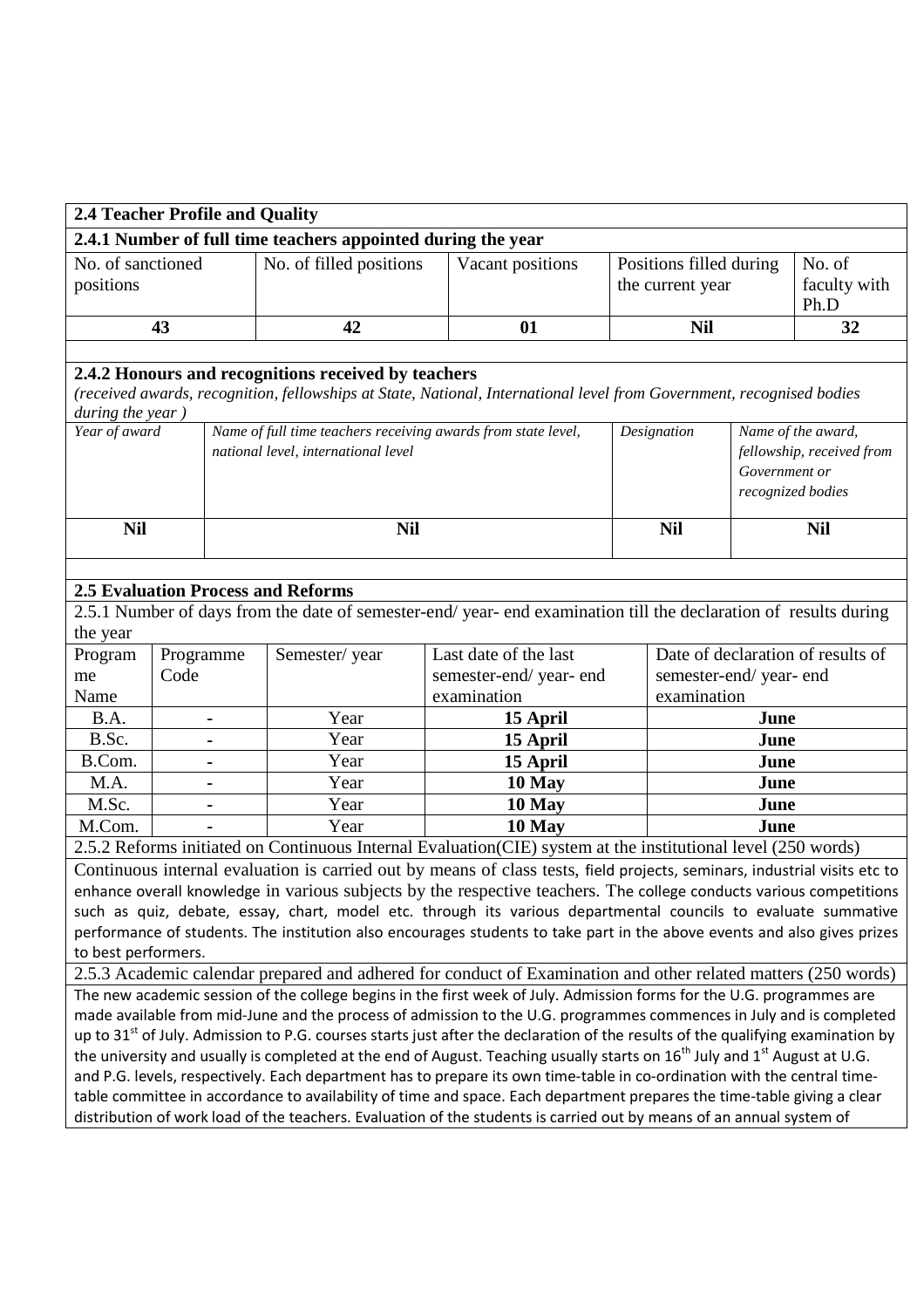examination at UG and PG level conducted by the university which is supported by continuous internal examinations at departmental level. Annual exam starts from first week of March and results are declared by mid of June.

## **2.6 Student Performance and Learning Outcomes**

2.6.1 Program outcomes, program specific outcomes and course outcomes for all programs offered by the institution are stated and displayed in website of the institution

| 2.6.2 Pass percentage of students |           |                                          |                                 |                 |  |  |  |  |  |
|-----------------------------------|-----------|------------------------------------------|---------------------------------|-----------------|--|--|--|--|--|
| Programm                          | Programme | Number of students appeared in the final | Number of students passed in    | Pass Percentage |  |  |  |  |  |
| e Code                            | name      | year examination                         | final semester/year examination |                 |  |  |  |  |  |
|                                   | B.A.      | 349                                      | 343                             | 98.2            |  |  |  |  |  |
|                                   | B.Sc.     | 70                                       | 70                              | 100             |  |  |  |  |  |
|                                   | B.Com.    | 74                                       | 72                              | 97.2            |  |  |  |  |  |
|                                   | M.A.      | 188                                      | 180                             | 95.7            |  |  |  |  |  |
|                                   | M.Sc.     | 24                                       | 19                              | 79.1            |  |  |  |  |  |
|                                   | M.Com.    | 38                                       | 38                              | 100             |  |  |  |  |  |

## **2.7 Student Satisfaction Survey**

2.7.1 Student Satisfaction Survey (SSS) on overall institutional performance (Institution may design the questionnaire) ff

### **NA**

## **CRITERION III – RESEARCH, INNOVATIONS AND EXTENSION**

#### **3.1 Resource Mobilization for Research**

3.1.1 Research funds sanctioned and received from various agencies, industry and other organisations

| Nature of the Project                                                          | Duration   | Name of the<br>funding<br>Agency | Total grant<br>sanctioned | Amount received during the<br>Academic year |
|--------------------------------------------------------------------------------|------------|----------------------------------|---------------------------|---------------------------------------------|
| Major projects                                                                 | <b>NIL</b> | <b>NIL</b>                       | <b>NIL</b>                | <b>NIL</b>                                  |
| <b>Minor Projects</b>                                                          | <b>NIL</b> | <b>NIL</b>                       | <b>NIL</b>                | <b>NIL</b>                                  |
| <b>Interdisciplinary Projects</b>                                              | <b>NIL</b> | <b>NIL</b>                       | <b>NIL</b>                | <b>NIL</b>                                  |
| <b>Industry sponsored Projects</b>                                             | <b>NIL</b> | <b>NIL</b>                       | <b>NIL</b>                | <b>NIL</b>                                  |
| Projects sponsored by the<br>University/College                                | <b>NIL</b> | <b>NIL</b>                       | <b>NIL</b>                | <b>NIL</b>                                  |
| <b>Students Research Projects</b><br>(other than compulsory by<br>the College) | <b>NIL</b> | <b>NIL</b>                       | <b>NIL</b>                | <b>NIL</b>                                  |
| <b>International Projects</b>                                                  | <b>NIL</b> | <b>NIL</b>                       | <b>NIL</b>                | <b>NIL</b>                                  |
| Any other (Specify)                                                            | <b>NIL</b> | <b>NIL</b>                       | <b>NIL</b>                | <b>NIL</b>                                  |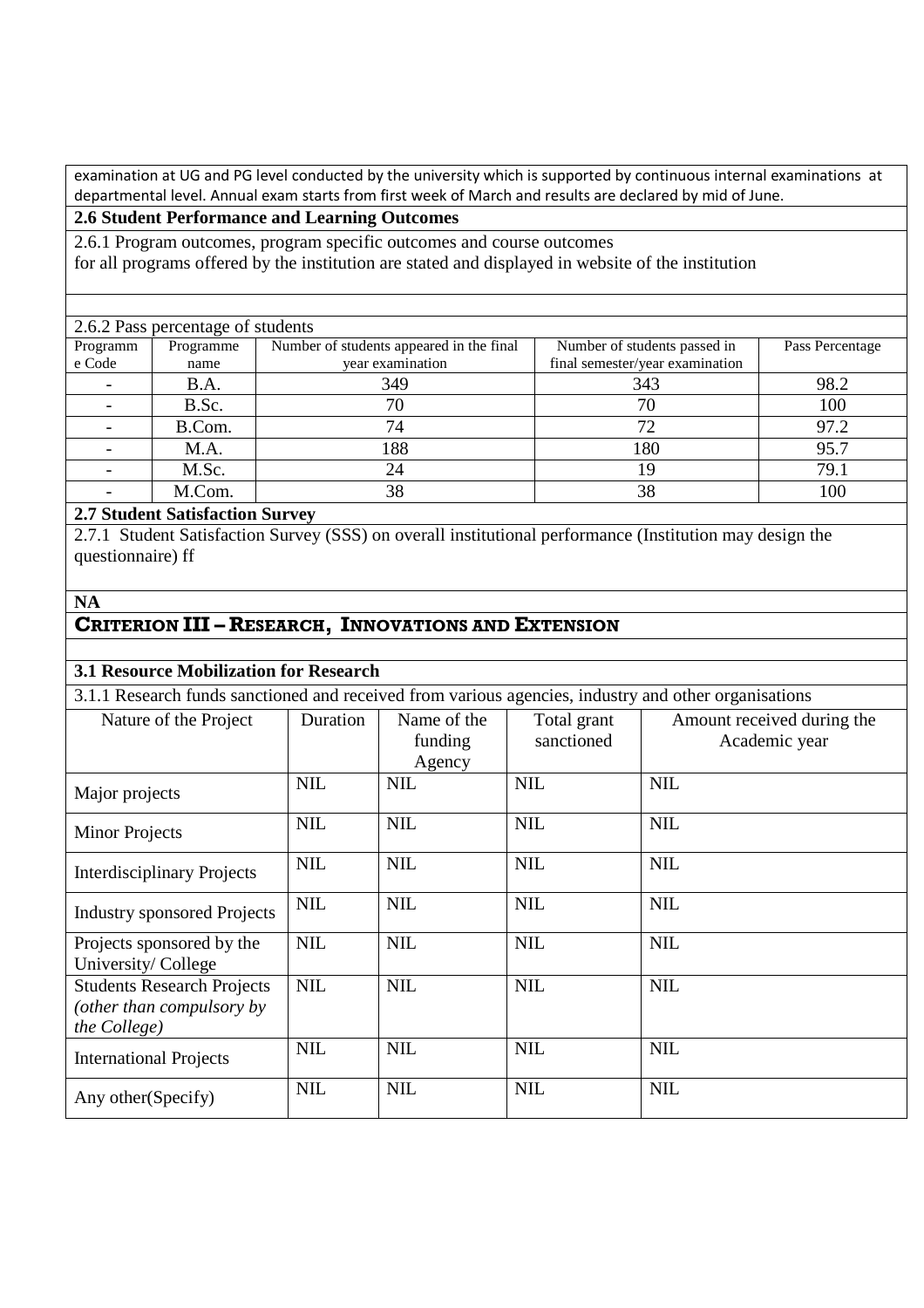| Total                           |                                                                                                           |                        | <b>NIL</b> |                | <b>NIL</b>                                                                            | <b>NIL</b><br><b>NIL</b> |                       |               |                                                                                                    |  |
|---------------------------------|-----------------------------------------------------------------------------------------------------------|------------------------|------------|----------------|---------------------------------------------------------------------------------------|--------------------------|-----------------------|---------------|----------------------------------------------------------------------------------------------------|--|
|                                 |                                                                                                           |                        |            |                |                                                                                       |                          |                       |               |                                                                                                    |  |
| <b>3.2 Innovation Ecosystem</b> |                                                                                                           |                        |            |                |                                                                                       |                          |                       |               |                                                                                                    |  |
|                                 | 3.2.1 Workshops/Seminars Conducted on Intellectual Property Rights (IPR) and Industry-Academia Innovative |                        |            |                |                                                                                       |                          |                       |               |                                                                                                    |  |
| practices during the year       |                                                                                                           |                        |            |                |                                                                                       |                          |                       |               |                                                                                                    |  |
|                                 | Title of Workshop/Seminar                                                                                 |                        |            |                | Name of the Dept.                                                                     |                          |                       |               | Date(s)                                                                                            |  |
| <b>NIL</b>                      |                                                                                                           |                        | <b>NIL</b> |                |                                                                                       |                          |                       |               | <b>NIL</b>                                                                                         |  |
|                                 |                                                                                                           |                        |            |                |                                                                                       |                          |                       |               |                                                                                                    |  |
|                                 |                                                                                                           |                        |            |                |                                                                                       |                          |                       |               | 3.2.2 Awards for Innovation won by Institution/Teachers/Research scholars/Students during the year |  |
|                                 | Title of the                                                                                              | Name of the            |            |                | <b>Awarding Agency</b>                                                                |                          | Date of Award         |               | Category                                                                                           |  |
|                                 | innovation                                                                                                | Awardee                |            |                |                                                                                       |                          |                       |               |                                                                                                    |  |
|                                 | <b>NIL</b>                                                                                                | <b>NIL</b>             |            |                | <b>NIL</b>                                                                            |                          | <b>NIL</b>            |               | <b>NIL</b>                                                                                         |  |
|                                 |                                                                                                           |                        |            |                |                                                                                       |                          |                       |               |                                                                                                    |  |
|                                 |                                                                                                           |                        |            |                | 3.2.3 No. of Incubation centre created, start-ups incubated on campus during the year |                          |                       |               |                                                                                                    |  |
|                                 | <b>Incubation Centre</b>                                                                                  |                        |            |                | Name                                                                                  |                          |                       |               | Sponsored by                                                                                       |  |
| <b>NIL</b>                      |                                                                                                           |                        | <b>NIL</b> |                |                                                                                       |                          | <b>NIL</b>            |               |                                                                                                    |  |
|                                 |                                                                                                           |                        |            |                |                                                                                       |                          |                       |               |                                                                                                    |  |
|                                 |                                                                                                           |                        |            |                |                                                                                       |                          |                       |               |                                                                                                    |  |
|                                 | Name of the Start-up                                                                                      |                        |            |                | Nature of Start-up                                                                    |                          |                       |               | Date of commencement                                                                               |  |
| <b>NIL</b>                      |                                                                                                           | <b>NIL</b>             |            |                |                                                                                       | <b>NIL</b>               |                       |               |                                                                                                    |  |
|                                 |                                                                                                           |                        |            |                |                                                                                       |                          |                       |               |                                                                                                    |  |
|                                 | <b>3.3 Research Publications and Awards</b>                                                               |                        |            |                |                                                                                       |                          |                       |               |                                                                                                    |  |
|                                 |                                                                                                           |                        |            |                | 3.3.1 Incentive to the teachers who receive recognition/awards                        |                          |                       |               |                                                                                                    |  |
| <b>State</b>                    |                                                                                                           |                        | National   |                |                                                                                       |                          |                       | International |                                                                                                    |  |
| <b>NIL</b>                      | <b>NIL</b>                                                                                                |                        |            |                |                                                                                       | <b>NIL</b>               |                       |               |                                                                                                    |  |
|                                 |                                                                                                           |                        |            |                | 3.3.2 Ph. Ds awarded during the year (applicable for PG College, Research Center)     |                          |                       |               |                                                                                                    |  |
|                                 |                                                                                                           | Name of the Department |            |                |                                                                                       |                          | No. of Ph. Ds Awarded |               |                                                                                                    |  |
| <b>NIL</b>                      |                                                                                                           |                        |            |                | <b>NIL</b>                                                                            |                          |                       |               |                                                                                                    |  |
|                                 |                                                                                                           |                        |            |                |                                                                                       |                          |                       |               |                                                                                                    |  |
|                                 |                                                                                                           |                        |            |                |                                                                                       |                          |                       |               |                                                                                                    |  |
|                                 |                                                                                                           |                        |            |                | 3.3.3 Research Publications in the Journals notified on UGC website during the year   |                          |                       |               |                                                                                                    |  |
|                                 | Department                                                                                                |                        |            |                | No. of Publication                                                                    |                          |                       |               | Average Impact Factor, if any                                                                      |  |
|                                 | Commerce                                                                                                  |                        |            |                |                                                                                       |                          |                       |               |                                                                                                    |  |
|                                 | Political                                                                                                 |                        |            | $\overline{2}$ |                                                                                       |                          |                       |               |                                                                                                    |  |
|                                 | Science                                                                                                   |                        |            |                |                                                                                       |                          |                       |               |                                                                                                    |  |
|                                 | History                                                                                                   |                        |            |                |                                                                                       |                          |                       |               |                                                                                                    |  |
| Natio                           | Philosophy                                                                                                |                        |            |                |                                                                                       |                          |                       |               |                                                                                                    |  |
| nal                             | Hindi                                                                                                     |                        |            | $\overline{2}$ |                                                                                       |                          |                       |               |                                                                                                    |  |
|                                 | Military                                                                                                  |                        |            | 1              |                                                                                       |                          |                       |               |                                                                                                    |  |
|                                 | Science                                                                                                   |                        |            |                |                                                                                       |                          |                       |               |                                                                                                    |  |
|                                 | Physical                                                                                                  |                        |            | $\overline{2}$ |                                                                                       |                          |                       |               |                                                                                                    |  |
|                                 | Education                                                                                                 |                        |            |                |                                                                                       |                          |                       |               |                                                                                                    |  |
| Intern                          | Physics                                                                                                   |                        | 1          |                |                                                                                       |                          |                       |               |                                                                                                    |  |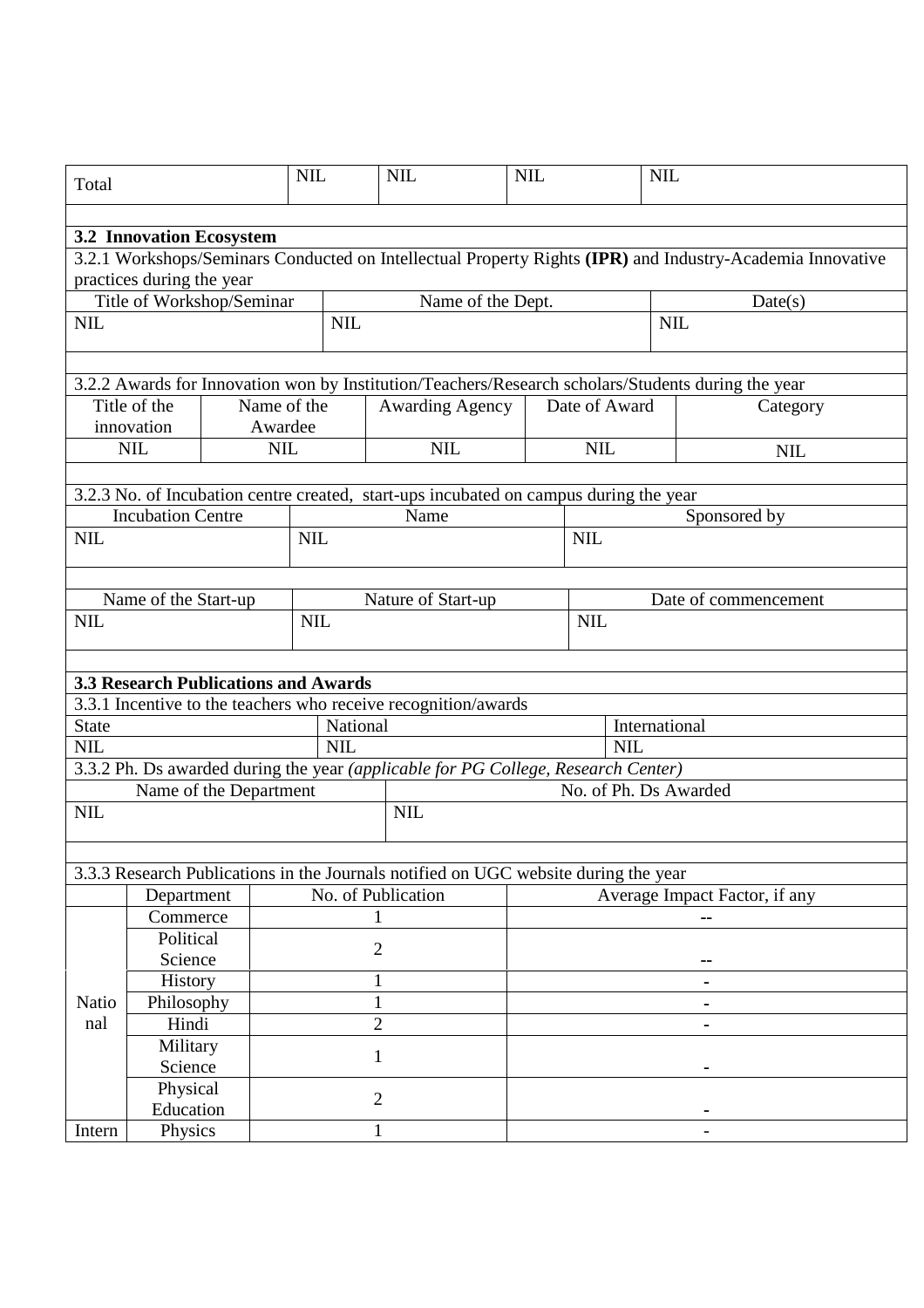| ationa                   | Chemistry                               |                          |                                                                                                                                                                      |                          |                                                            |                          |                    |                                                              |                                                   |                                                                                                               |
|--------------------------|-----------------------------------------|--------------------------|----------------------------------------------------------------------------------------------------------------------------------------------------------------------|--------------------------|------------------------------------------------------------|--------------------------|--------------------|--------------------------------------------------------------|---------------------------------------------------|---------------------------------------------------------------------------------------------------------------|
| 1                        | Home Science                            |                          | $\overline{2}$                                                                                                                                                       |                          |                                                            |                          |                    |                                                              |                                                   |                                                                                                               |
|                          | <b>History</b>                          |                          |                                                                                                                                                                      |                          |                                                            |                          |                    |                                                              |                                                   |                                                                                                               |
|                          | Hindi                                   |                          | 1                                                                                                                                                                    |                          |                                                            |                          |                    |                                                              |                                                   |                                                                                                               |
|                          | Economics                               |                          | 1                                                                                                                                                                    |                          |                                                            |                          |                    |                                                              |                                                   |                                                                                                               |
|                          | Military                                |                          | 1                                                                                                                                                                    |                          |                                                            |                          |                    |                                                              |                                                   |                                                                                                               |
|                          | Science                                 |                          |                                                                                                                                                                      |                          |                                                            |                          |                    |                                                              |                                                   |                                                                                                               |
|                          | Proceedings per Teacher during the year |                          |                                                                                                                                                                      |                          |                                                            |                          |                    |                                                              |                                                   | 3.3.4 Books and Chapters in edited Volumes / Books published, and papers in National/International Conference |
|                          |                                         | Department               |                                                                                                                                                                      |                          |                                                            |                          | No. of publication |                                                              |                                                   |                                                                                                               |
|                          |                                         | Physics                  |                                                                                                                                                                      |                          |                                                            |                          |                    |                                                              |                                                   |                                                                                                               |
|                          |                                         | Chemistry                |                                                                                                                                                                      |                          |                                                            |                          |                    |                                                              |                                                   |                                                                                                               |
|                          |                                         | Pol. Science             |                                                                                                                                                                      |                          |                                                            |                          |                    | $\overline{2}$                                               |                                                   |                                                                                                               |
|                          |                                         | Mil. Science             |                                                                                                                                                                      |                          |                                                            |                          |                    | 1                                                            |                                                   |                                                                                                               |
|                          |                                         | Philosophy               |                                                                                                                                                                      |                          |                                                            |                          |                    | $\overline{2}$                                               |                                                   |                                                                                                               |
|                          |                                         | Commerce                 |                                                                                                                                                                      |                          |                                                            |                          |                    | 3                                                            |                                                   |                                                                                                               |
|                          |                                         | Home science             |                                                                                                                                                                      |                          |                                                            |                          |                    | $\overline{2}$                                               |                                                   |                                                                                                               |
|                          |                                         |                          | 3.3.5 Bibliometrics of the publications during the last Academic year based on average citation index in Scopus/<br>Web of Science or Pub Med/ Indian Citation Index |                          |                                                            |                          |                    |                                                              |                                                   |                                                                                                               |
| Title of the             | Name of the                             |                          | Title of the                                                                                                                                                         | Year of                  |                                                            | <b>Citation Index</b>    |                    |                                                              | Institutional                                     | Number of                                                                                                     |
| paper                    | author                                  |                          | journal                                                                                                                                                              |                          | publication                                                |                          |                    |                                                              | affiliation as<br>mentioned in the<br>publication | citations<br>excluding self<br>citations                                                                      |
|                          | $\overline{\phantom{a}}$                | $\overline{\phantom{a}}$ |                                                                                                                                                                      | $\overline{a}$           |                                                            | $\overline{\phantom{a}}$ |                    |                                                              |                                                   |                                                                                                               |
|                          |                                         |                          |                                                                                                                                                                      |                          |                                                            |                          |                    |                                                              |                                                   |                                                                                                               |
|                          |                                         |                          | 3.3.6 h-index of the Institutional Publications during the year. (based on Scopus/ Web of science)                                                                   |                          |                                                            |                          |                    |                                                              |                                                   |                                                                                                               |
| Title<br>of the<br>paper | Name of the<br>author                   | Title of the<br>journal  | Year of<br>publication                                                                                                                                               |                          | Number of citations<br>h-index<br>excluding self citations |                          |                    | Institutional affiliation as<br>mentioned in the publication |                                                   |                                                                                                               |
|                          | $\blacksquare$                          | $\blacksquare$           | $\sim$                                                                                                                                                               | $\overline{\phantom{a}}$ |                                                            | $\bar{\phantom{a}}$      |                    |                                                              | $\blacksquare$                                    |                                                                                                               |
|                          |                                         |                          | 3.3.7 Faculty participation in Seminars/Conferences and Symposia during the year :                                                                                   |                          |                                                            |                          |                    |                                                              |                                                   |                                                                                                               |
|                          | No. of Faculty                          |                          | International level                                                                                                                                                  |                          |                                                            | National level           |                    | State level                                                  |                                                   | Local level                                                                                                   |
| Workshops                | Attended Seminars/                      |                          | 1                                                                                                                                                                    |                          |                                                            | 6                        |                    | $\boldsymbol{0}$                                             |                                                   | $\boldsymbol{0}$                                                                                              |
|                          | Presented papers                        |                          | $\overline{4}$                                                                                                                                                       |                          |                                                            | 21                       |                    | $\mathbf{0}$                                                 |                                                   | $\theta$                                                                                                      |
|                          | <b>Resource Persons</b>                 |                          | $\overline{0}$                                                                                                                                                       |                          |                                                            | $\boldsymbol{0}$         |                    | $\mathbf{0}$                                                 |                                                   | $\overline{0}$                                                                                                |
|                          |                                         |                          |                                                                                                                                                                      |                          |                                                            |                          |                    |                                                              |                                                   |                                                                                                               |
|                          | <b>3.4 Extension Activities</b>         |                          |                                                                                                                                                                      |                          |                                                            |                          |                    |                                                              |                                                   |                                                                                                               |
|                          |                                         |                          | 3.4.1 Number of extension and outreach programmes conducted in collaboration with industry, community and Non-                                                       |                          |                                                            |                          |                    |                                                              |                                                   |                                                                                                               |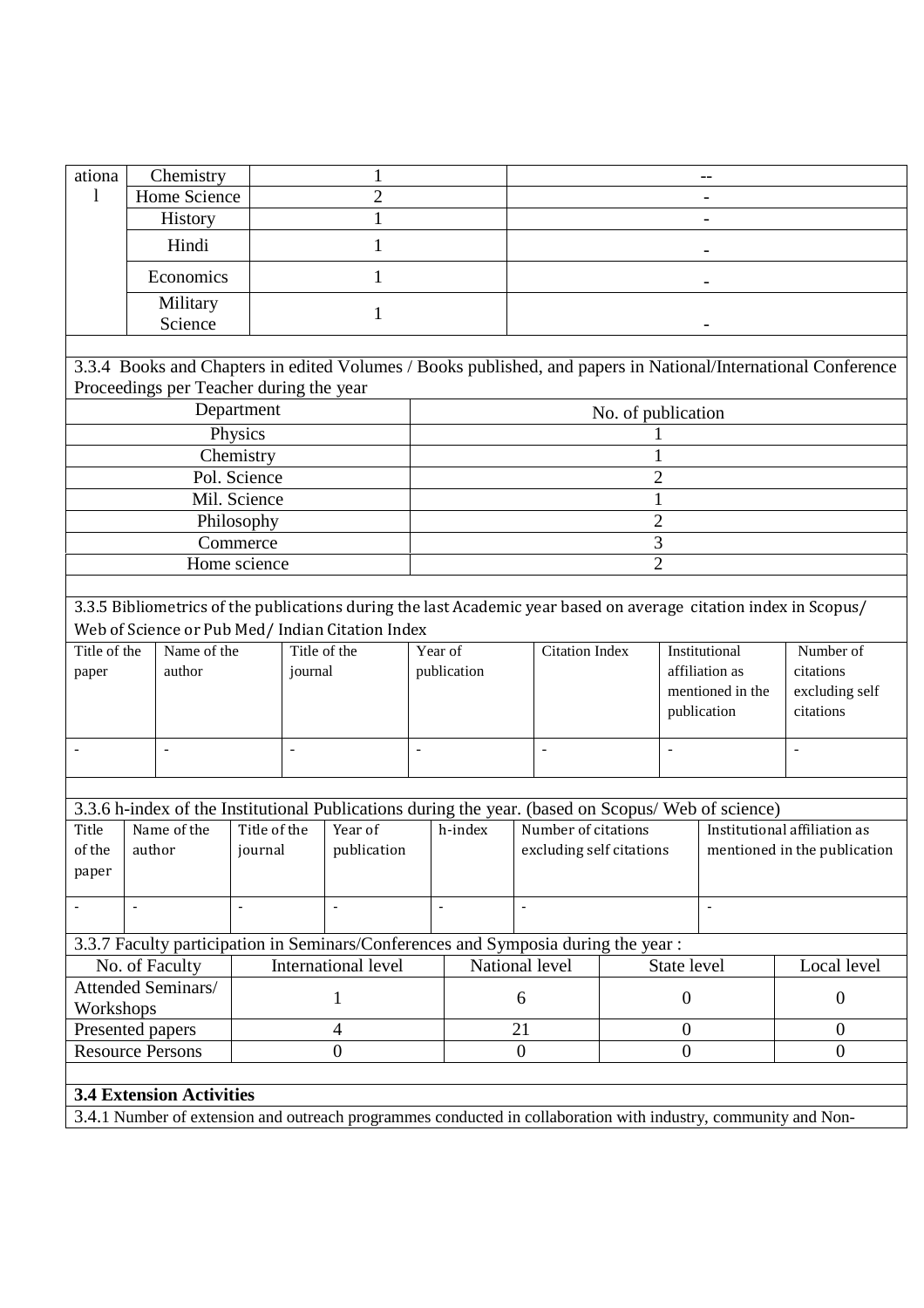|           | Government Organisations through NSS/NCC/Red cross/Youth Red Cross (YRC) etc., during the year |                                 |                                 |  |  |  |  |  |
|-----------|------------------------------------------------------------------------------------------------|---------------------------------|---------------------------------|--|--|--|--|--|
| Title of  | Organising unit/ agency/                                                                       | Number of teachers co-ordinated | Number of students participated |  |  |  |  |  |
| the       | collaborating agency                                                                           | such activities                 | in such activities              |  |  |  |  |  |
| Activitie |                                                                                                |                                 |                                 |  |  |  |  |  |
| S.        |                                                                                                |                                 |                                 |  |  |  |  |  |
| 7 days    |                                                                                                |                                 |                                 |  |  |  |  |  |
| camp      | <b>NSS</b>                                                                                     |                                 | 50                              |  |  |  |  |  |
| 1 day     |                                                                                                |                                 |                                 |  |  |  |  |  |
| Camp      | <b>NSS</b>                                                                                     |                                 | 50                              |  |  |  |  |  |
| 5 days    |                                                                                                |                                 |                                 |  |  |  |  |  |
| camp      | Rovers and Rangers                                                                             | $\mathbf{2}$                    | 49                              |  |  |  |  |  |

## **3.4.2 Awards and recognition received for extension activities from Government and other recognized bodies during the year**

| Name<br>CHV1tV<br>the<br>0T<br>$\boldsymbol{A}$ | $\Lambda$ vyzomo<br>7 recognition<br>AW<br>arw | $\bullet$<br>wardıng<br>bodies<br>$\cdot^{\mathsf{w}}$ | œ<br>NΩ<br>students<br>benefited<br>∩t<br>,, |
|-------------------------------------------------|------------------------------------------------|--------------------------------------------------------|----------------------------------------------|
| ٠TΠ<br>'                                        | $\mathbf{v}$<br>ヽ<br>11 L                      | T<br>NШ                                                | <b>NIL</b>                                   |
|                                                 |                                                |                                                        |                                              |

3.4.3 Students participating in extension activities with Government Organisations, Non-Government Organisations and programmes such as Swachh Bharat, Aids Awareness, Gender Issue, etc. during the year

| Name of the<br>scheme | Organising unit/<br>agency/<br>collaborating<br>agency | Name of the activity      | Number of teachers<br>coordinated such<br>activities | Number of students<br>participated in such activities |
|-----------------------|--------------------------------------------------------|---------------------------|------------------------------------------------------|-------------------------------------------------------|
| Swachchhta            | College level with                                     | Cleanliness drives, rally | 21                                                   | 124                                                   |
| mission               | NSS unit                                               | to create awareness       |                                                      |                                                       |
| Human                 | College level                                          | Rally and seminar to      | 14                                                   | 75                                                    |
| <b>Rights Day</b>     |                                                        | create awareness          |                                                      |                                                       |
| Campus                | College level                                          | Cleaning drives by staff  | 36                                                   | 115                                                   |
| Cleaning              |                                                        | and students in the       |                                                      |                                                       |
| programme             |                                                        | campus                    |                                                      |                                                       |
| Youth Day             | College level                                          | Lecture on Gender and     | 30                                                   | 130                                                   |
|                       |                                                        | youth related issues      |                                                      |                                                       |
| Plantation            | College level with                                     | Plantation drives in      | 35                                                   | 100                                                   |
|                       | rovers-rangers                                         | college campus            |                                                      |                                                       |

## **3.5 Collaborations**

| 3.5.1 Number of Collaborative activities for research, faculty exchange, student exchange during the year |             |                             |                 |  |  |  |
|-----------------------------------------------------------------------------------------------------------|-------------|-----------------------------|-----------------|--|--|--|
| Nature of Activity                                                                                        | Participant | Source of financial support | <b>Duration</b> |  |  |  |
| <b>NIL</b>                                                                                                | <b>NIL</b>  | <b>NIL</b>                  | <b>NIL</b>      |  |  |  |
|                                                                                                           |             |                             |                 |  |  |  |

3.5.2 Linkages with institutions/industries for internship, on-the-job training, project work, sharing of research facilities etc. during the year

| Nature of | Title of the | Name of the partnering     | Duration  | participant |
|-----------|--------------|----------------------------|-----------|-------------|
| linkage   | linkage      | institution/industry       | (From-To) |             |
|           |              | /research lab with contact |           |             |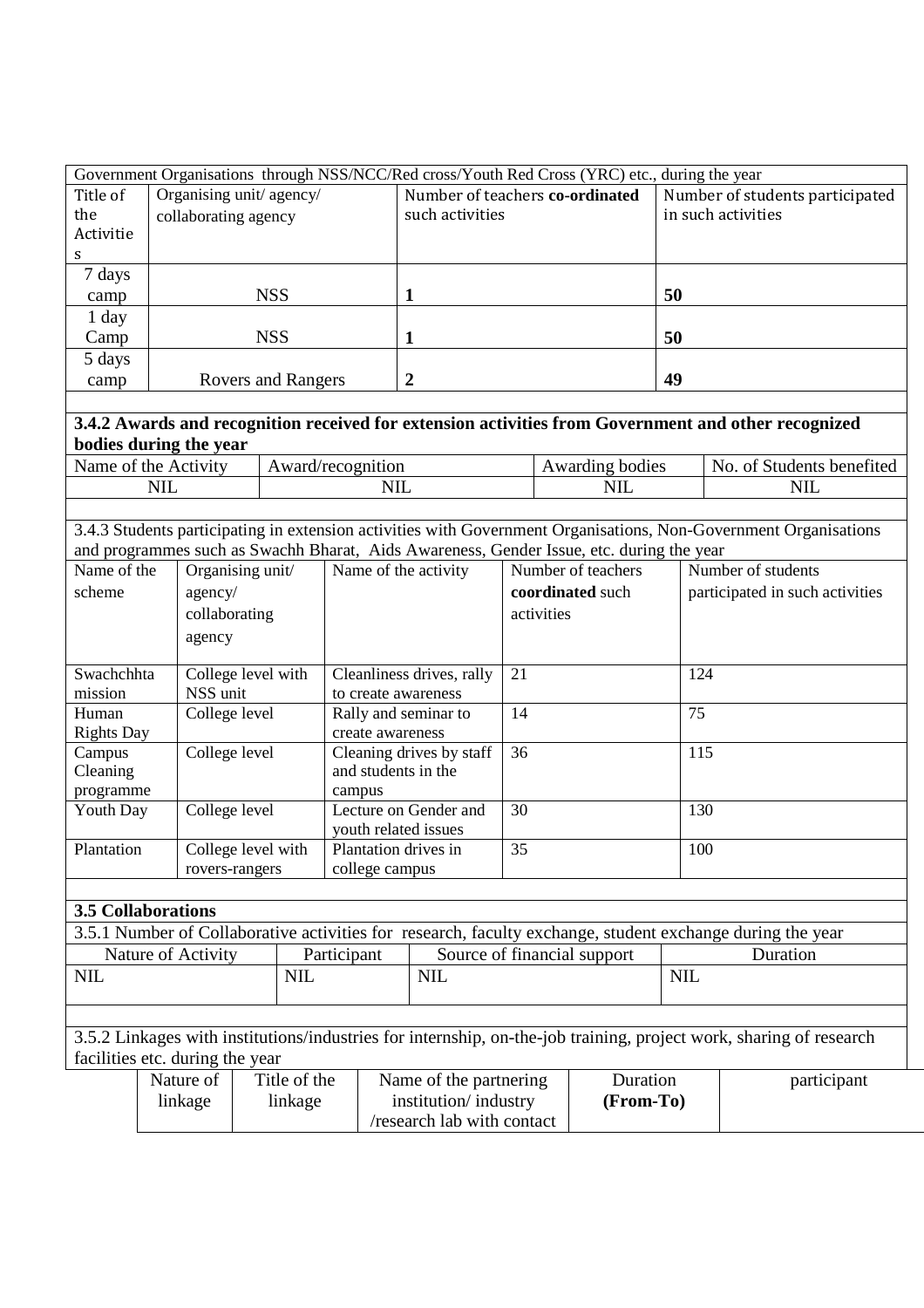| <b>NIL</b>          | <b>NIL</b>                                                                                |                             | details          |                |             |                          |                |                                                                                                            |  |
|---------------------|-------------------------------------------------------------------------------------------|-----------------------------|------------------|----------------|-------------|--------------------------|----------------|------------------------------------------------------------------------------------------------------------|--|
|                     | <b>NIL</b>                                                                                |                             | <b>NIL</b>       | <b>NIL</b>     |             |                          |                |                                                                                                            |  |
|                     |                                                                                           |                             |                  |                |             |                          |                |                                                                                                            |  |
|                     |                                                                                           |                             |                  |                |             |                          |                | 3.5.3 MoUs signed with institutions of national, international importance, other universities, industries, |  |
|                     | corporate houses etc. during the year                                                     |                             |                  |                |             |                          |                |                                                                                                            |  |
|                     | Organisation                                                                              |                             | Date of MoU      | Purpose and    |             |                          |                | Number of students/teachers participated                                                                   |  |
|                     |                                                                                           |                             | signed           | Activities     |             |                          |                | under MoUs                                                                                                 |  |
| <b>NIL</b>          |                                                                                           | <b>NIL</b>                  |                  | <b>NIL</b>     |             | <b>NIL</b>               |                |                                                                                                            |  |
|                     | <b>CRITERION IV - INFRASTRUCTURE AND LEARNING RESOURCES</b>                               |                             |                  |                |             |                          |                |                                                                                                            |  |
|                     | <b>4.1 Physical Facilities</b>                                                            |                             |                  |                |             |                          |                |                                                                                                            |  |
|                     | 4.1.1 Budget allocation, excluding salary for infrastructure augmentation during the year |                             |                  |                |             |                          |                |                                                                                                            |  |
|                     | Budget allocated for infrastructure                                                       |                             |                  |                |             |                          |                | Budget utilized for infrastructure development                                                             |  |
|                     | augmentation                                                                              |                             |                  |                |             |                          |                |                                                                                                            |  |
|                     | Rs.3,76,000.00                                                                            |                             |                  |                |             |                          | Rs.3,76,000.00 |                                                                                                            |  |
|                     | 4.1.2 Details of augmentation in infrastructure facilities during the year                |                             |                  |                |             |                          |                |                                                                                                            |  |
| Facilities          |                                                                                           |                             |                  |                |             |                          | Existing       | Newly added                                                                                                |  |
| Campus area         |                                                                                           |                             |                  |                | 2.5Acre     |                          |                |                                                                                                            |  |
| Class rooms         |                                                                                           |                             |                  |                |             |                          | 10             |                                                                                                            |  |
| Laboratories        |                                                                                           |                             |                  |                |             |                          | 07             |                                                                                                            |  |
| Seminar Halls       |                                                                                           |                             |                  |                |             |                          |                |                                                                                                            |  |
|                     | Classrooms with LCD facilities                                                            |                             |                  |                |             | 03                       |                |                                                                                                            |  |
|                     | Classrooms with Wi-Fi/ LAN                                                                |                             |                  |                |             | $\overline{\phantom{a}}$ |                |                                                                                                            |  |
|                     | Seminar halls with ICT facilities                                                         |                             |                  |                |             |                          |                |                                                                                                            |  |
| Video Centre        |                                                                                           |                             |                  |                |             |                          |                |                                                                                                            |  |
|                     | No. of important equipments purchased $( \geq 1$ -0 lakh)                                 |                             |                  |                |             |                          |                |                                                                                                            |  |
|                     | during the current year.                                                                  |                             |                  |                |             |                          |                |                                                                                                            |  |
|                     | Value of the equipment purchased during the year (Rs.                                     |                             |                  |                |             |                          |                |                                                                                                            |  |
| in Lakhs)<br>Others |                                                                                           |                             |                  |                |             | $\overline{\phantom{a}}$ |                |                                                                                                            |  |
|                     |                                                                                           |                             |                  |                |             |                          |                | $\blacksquare$                                                                                             |  |
|                     | 4.2 Library as a Learning Resource                                                        |                             |                  |                |             |                          |                |                                                                                                            |  |
|                     | 4.2.1 Library is automated {Integrated Library Management System -ILMS}                   |                             |                  |                |             |                          |                |                                                                                                            |  |
|                     |                                                                                           |                             |                  |                |             |                          |                |                                                                                                            |  |
|                     | Name of the ILMS                                                                          | Nature of automation (fully |                  |                | Version     |                          |                | Year of automation                                                                                         |  |
| software            |                                                                                           | or partially)               |                  |                |             |                          |                |                                                                                                            |  |
| Nil                 |                                                                                           |                             |                  |                |             |                          |                |                                                                                                            |  |
|                     | 4.2.1 Library Services:                                                                   |                             |                  |                |             |                          |                |                                                                                                            |  |
|                     |                                                                                           | Existing                    |                  |                | Newly added |                          |                | Total                                                                                                      |  |
|                     |                                                                                           | No.                         | Value            | No.            | Value       |                          | No.            | Value                                                                                                      |  |
| <b>Text Books</b>   |                                                                                           | 15'551                      | 26,51,568<br>.00 |                |             |                          | 15'551         | 26,51,568.00                                                                                               |  |
|                     | <b>Reference Books</b>                                                                    | 2,227                       | 2,50,000.<br>00  | $\blacksquare$ |             |                          | 2,227          | 2,50,000.00                                                                                                |  |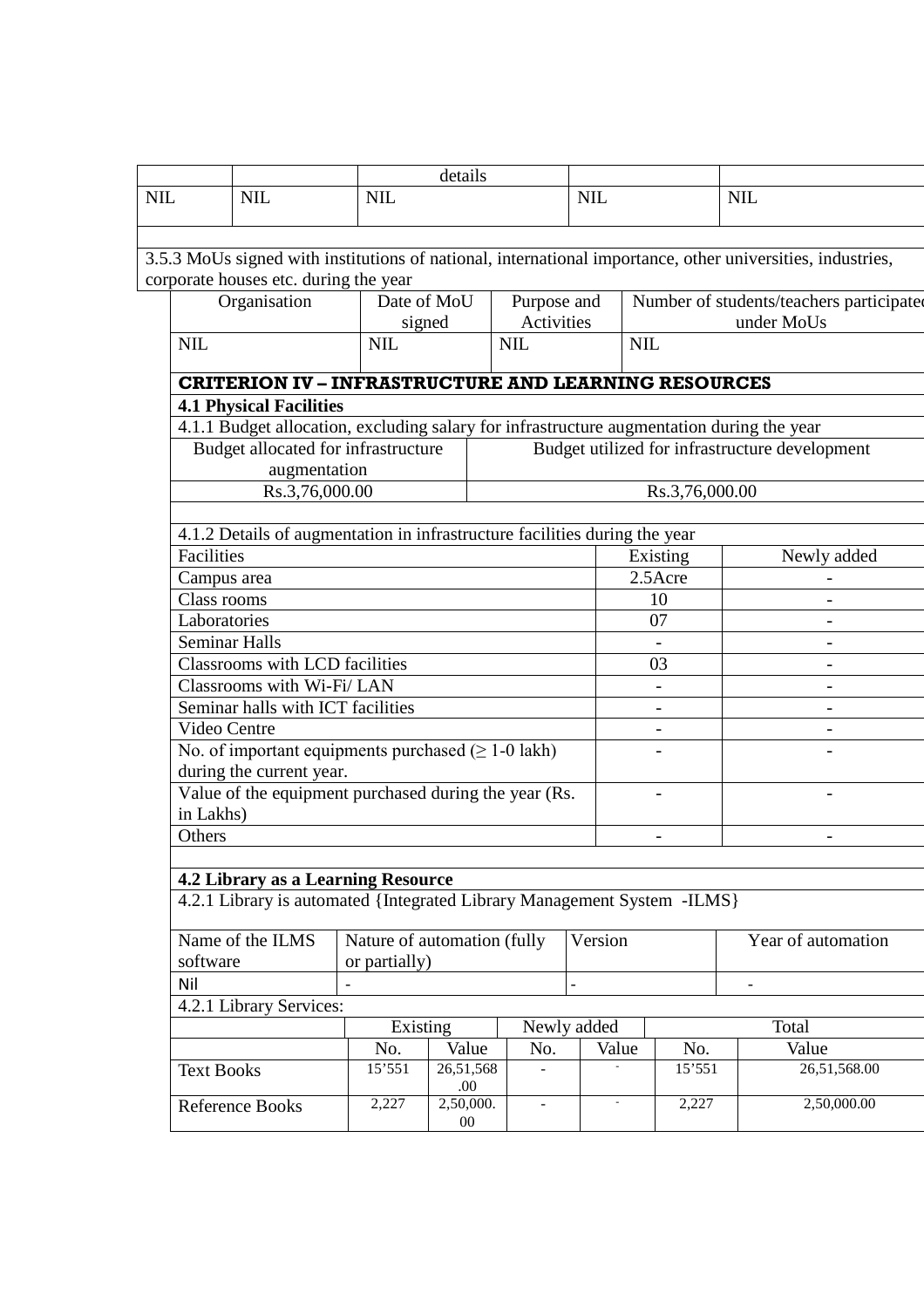| e-Books                  |                          |                          |                          | $\overline{\phantom{a}}$ |                          |
|--------------------------|--------------------------|--------------------------|--------------------------|--------------------------|--------------------------|
| Journals                 |                          | $\overline{\phantom{0}}$ | ٠                        | $\overline{\phantom{a}}$ | $\qquad \qquad$          |
| e-Journals               | $\overline{\phantom{0}}$ | $\overline{\phantom{a}}$ | $\blacksquare$           | $\overline{\phantom{a}}$ | $\overline{\phantom{a}}$ |
| <b>Digital Database</b>  |                          |                          | $\sim$                   | $\overline{\phantom{0}}$ | $\overline{\phantom{0}}$ |
| CD & Video               |                          | ۰                        | $\overline{\phantom{a}}$ | $\overline{\phantom{a}}$ |                          |
| Library automation       |                          | ۰                        | $\sim$                   | $\blacksquare$           | $\overline{\phantom{0}}$ |
| Weeding<br>(Hard<br>$\&$ |                          |                          | ٠                        | $\overline{\phantom{0}}$ |                          |
| Soft)                    |                          |                          |                          |                          |                          |
| Others<br>(specify)      |                          | 48                       | 695                      | 48                       | 695                      |
| <b>Magazines</b>         |                          |                          |                          |                          |                          |
|                          |                          |                          |                          |                          |                          |

|                                        | <b>4.3 IT Infrastructure</b> |       |          |                 |       |        |                          |                |               |  |
|----------------------------------------|------------------------------|-------|----------|-----------------|-------|--------|--------------------------|----------------|---------------|--|
| 4.3.1 Technology Upgradation (overall) |                              |       |          |                 |       |        |                          |                |               |  |
|                                        | Total                        | Compu | Internet | <b>Browsing</b> | Comp  | Office | Departments              | Available band | <b>Others</b> |  |
|                                        | Compu                        | ter   |          | <b>Centres</b>  | uter  |        |                          | width (MGBPS)  |               |  |
|                                        | ters                         | Labs  |          |                 | Centr |        |                          |                |               |  |
|                                        |                              |       |          |                 | es    |        |                          |                |               |  |
| Existing                               | 10                           | 02    | 10       | 04              | 02    | 02     | 05                       | 4              |               |  |
|                                        |                              |       |          |                 |       |        |                          |                |               |  |
| Added                                  | ۰                            |       | ۰        |                 |       |        | $\overline{\phantom{a}}$ | ۰              |               |  |
|                                        |                              |       |          |                 |       |        |                          |                |               |  |
| Total                                  | 10                           | 02    | 10       | 04              | 02    | 02     | 0 <sub>5</sub>           | 4              |               |  |
|                                        |                              |       |          |                 |       |        |                          |                |               |  |

## 4.3.2 Bandwidth available of internet connection in the Institution (Leased line)

#### 4 MBPS /GBPS

| 4.3.3 Facility for e-content               |                                                                           |
|--------------------------------------------|---------------------------------------------------------------------------|
| Name of the e-content development facility | Provide the link of the videos and media centre and<br>recording facility |
|                                            |                                                                           |
|                                            |                                                                           |

4.3.4 E-content developed by teachers such as: e-PG-Pathshala, CEC (under e-PG-Pathshala CEC (Under Graduate) SWAYAM other MOOCs platform NPTEL/NMEICT/any other Government initiatives & institutional (Learning Management System (LMS) etc Name of the Same of the module Platform on which  $\overline{D}$ ate of launching e - content

|               |                      |                     | -                                     |
|---------------|----------------------|---------------------|---------------------------------------|
| teacher       |                      | module is developed |                                       |
| TVANIC OF THE | ivanie of the module | FIAUOHII OII WIIICH | Date of Taunching $\epsilon$ - Conten |

| 4.4 Maintenance of Campus Infrastructure                                                                    |                      |                     |                                    |  |  |  |  |  |  |
|-------------------------------------------------------------------------------------------------------------|----------------------|---------------------|------------------------------------|--|--|--|--|--|--|
| 4.4.1 Expenditure incurred on maintenance of physical facilities and academic support facilities, excluding |                      |                     |                                    |  |  |  |  |  |  |
| salary component, during the year                                                                           |                      |                     |                                    |  |  |  |  |  |  |
| Assigned budget on                                                                                          | Expenditure incurred | Assigned budget on  | Expenditure incurred on            |  |  |  |  |  |  |
| academic facilities                                                                                         | on maintenance of    | physical facilities | maintenance of physical facilities |  |  |  |  |  |  |
|                                                                                                             | academic facilities  |                     |                                    |  |  |  |  |  |  |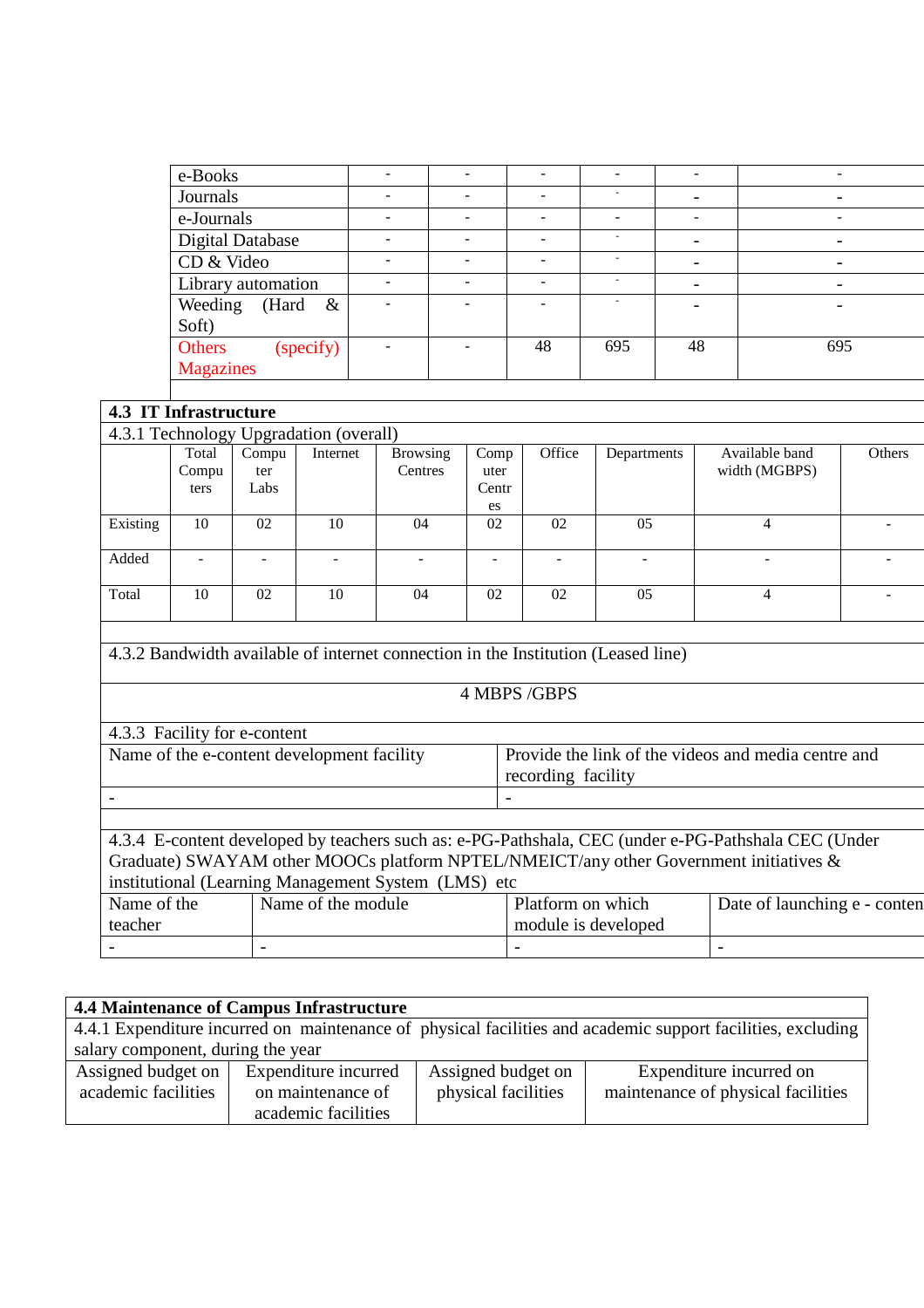| 49000.00 | 49000.00 | Rs.3,76,000.00 | Rs.3,76,000.00 |
|----------|----------|----------------|----------------|
|----------|----------|----------------|----------------|

4.4.2 Procedures and policies for maintaining and utilizing physical, academic and support facilities laboratory, library, sports complex, computers, classrooms etc. *(maximum 500 words)* (information to be available in institutional Website, provide link)

The college being a government institution receives grant from the directorate, Higher Education Department, Government of Uttar Pradesh, RUSA and UGC. Over the years, college has utilized the grants as per UP government financial hand book guidelines to maintain laboratories, library, Computers, Classrooms etc. The In-charges of the above are fully authorised to take up adequate measures to act upon their annual plan, well approved in advance by the principal of the Institution. Before the beginning of the session the Heads of departments which have laboratories and library as well as the in-charge of Sports submit a charter of requisitions and plan for further enhancement. The proposals are thoroughly discussed by the members of the committees concerned under the chairmanship of the Principal, and the recommendations are forwarded to the government for the allocation of the funds. Besides this, the office/departments are inspected periodically by the IQAC, the members of the administration and principal and shortcomings if any in the functioning of these facilities are found and redefined by the competent authorities. Also the departments maintain stock registers for consumable and non-consumable items and if any deficiency occurs they send requisitions to the Principal for the purchase of essential items. At the beginning of the session, all departments constitute departmental council which keep monitoring studentsrelated facilities and inform the authorities in their periodic meetings about the discrepancies or requisitions needed for improvements. As regards library, requisitions for books are sought with the allocation of funds from each department and the orders are placed by the librarian to various book selling agencies through the tender system. In the Science departments, Laboratories are maintained by the lab assistants under the supervision of the Heads and day to day problems are sorted out by the departments in coordination with the In-charge of the Faculty. Sports in-charge purchase of the Sports items is made periodically as per requirements and the norms of NCTE. Regular maintenance of classrooms is done by annual whitewashing, cleanliness drives and electrical check-up. Portion of the fund received under RUSA at the last of session has not been utilized and planned to utilize in next session.

## **CRITERION V - STUDENT SUPPORT AND PROGRESSION**

#### **5.1 Student Support**

| 5.1.1 Scholarships and Financial Support                                                       |                    |           |                                      |  |  |  |  |
|------------------------------------------------------------------------------------------------|--------------------|-----------|--------------------------------------|--|--|--|--|
|                                                                                                | Name /Title of the | Number of | <b>Amount in Rupees</b>              |  |  |  |  |
|                                                                                                | scheme             | students  |                                      |  |  |  |  |
| Financial support                                                                              | Post metric        | 1026      | Directly transferred to the student  |  |  |  |  |
| from institution                                                                               | Scholarship from   |           | account by Social Welfare department |  |  |  |  |
|                                                                                                | state government   |           | of State Government                  |  |  |  |  |
| Financial support from other sources                                                           |                    |           |                                      |  |  |  |  |
| a) National                                                                                    | Nil                |           | $\overline{\phantom{a}}$             |  |  |  |  |
| b) International                                                                               | N <sub>il</sub>    |           |                                      |  |  |  |  |
|                                                                                                |                    |           |                                      |  |  |  |  |
| 5.1.2 Number of capability enhancement and development schemes such as Soft skill development, |                    |           |                                      |  |  |  |  |

Remedial coaching, Language lab, Bridge courses, Yoga, Meditation, Personal Counselling and Mentoring etc.

| Name of the capability | Date of        | Number of students | Agencies involved      |
|------------------------|----------------|--------------------|------------------------|
| enhancement scheme     | implementation | enrolled           |                        |
| Yoga(Meditation)class  | 12/09/2014     | 44                 | Department of Physical |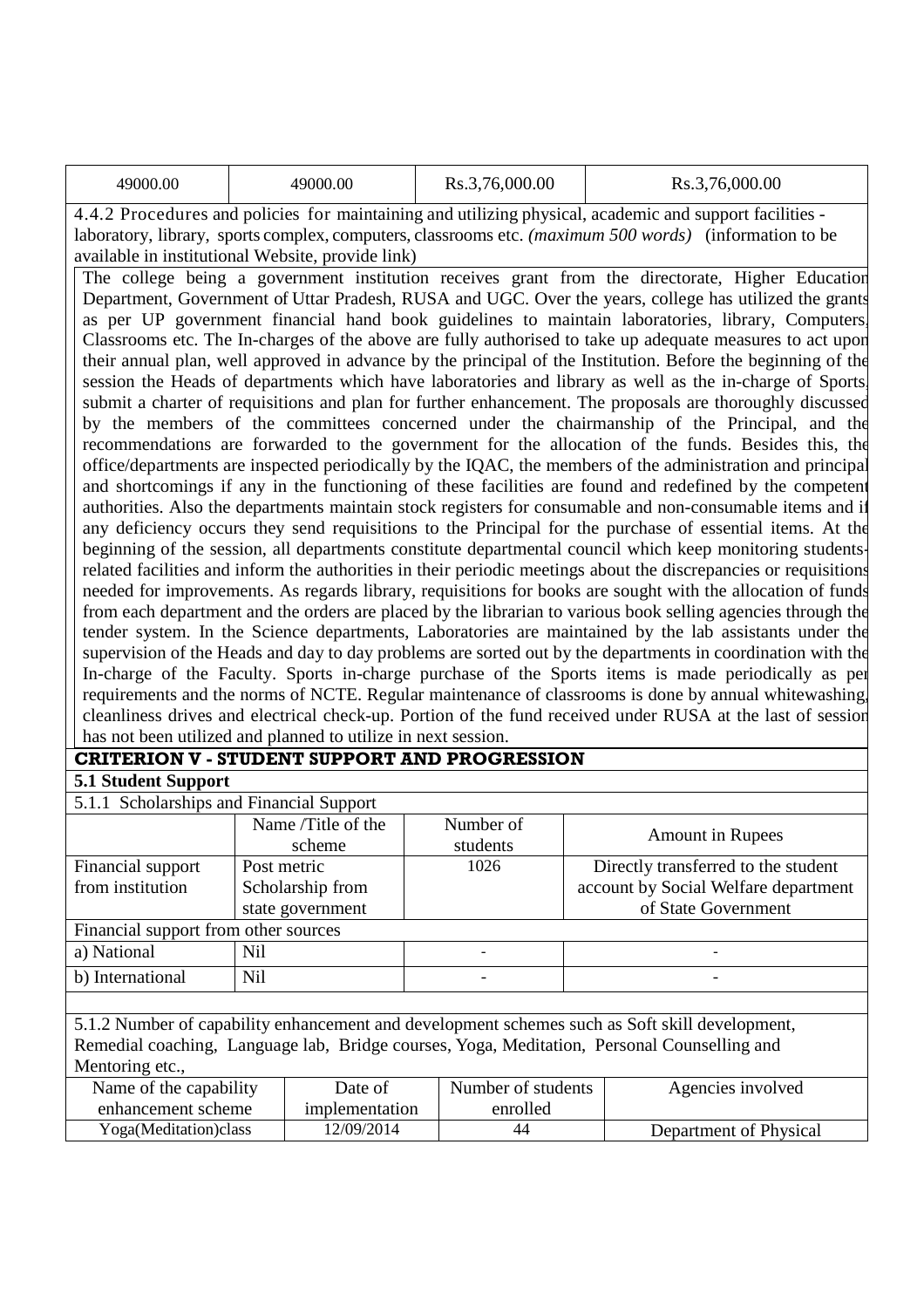|       |                                |                                                                             |                                |                 |                             |                        |                |                                                                                                              | Education |                                      |  |
|-------|--------------------------------|-----------------------------------------------------------------------------|--------------------------------|-----------------|-----------------------------|------------------------|----------------|--------------------------------------------------------------------------------------------------------------|-----------|--------------------------------------|--|
|       | <b>Remedial Classes</b>        |                                                                             |                                | 06/09/2014      |                             | 38                     |                |                                                                                                              |           | By Different departmental faculty    |  |
|       |                                |                                                                             |                                |                 |                             | of college             |                |                                                                                                              |           |                                      |  |
|       | <b>Career Counselling</b>      |                                                                             |                                | 13/12/2014      |                             | 100                    |                |                                                                                                              |           | By Career counselling committee      |  |
|       |                                |                                                                             |                                |                 |                             |                        |                |                                                                                                              |           |                                      |  |
|       |                                |                                                                             |                                |                 |                             |                        |                | 5.1.3 Students benefited by guidance for competitive examinations and career counselling offered by the      |           |                                      |  |
|       | institution during the year    |                                                                             |                                |                 |                             |                        |                |                                                                                                              |           |                                      |  |
| Year  | Name of the                    |                                                                             | Number of benefited            |                 |                             | Number of benefited    |                | Number of students                                                                                           |           | Number of                            |  |
|       | scheme                         |                                                                             | students by Guidance           |                 |                             | students by Career     |                | who have passed in the                                                                                       |           | students                             |  |
|       |                                |                                                                             | for Competitive<br>examination |                 |                             | Counselling activities |                | competitive exam                                                                                             |           | placed                               |  |
|       |                                |                                                                             |                                |                 |                             |                        |                |                                                                                                              |           |                                      |  |
| 2014- | No                             |                                                                             | No information                 |                 |                             | No information         |                | No information                                                                                               |           | No information                       |  |
| 2015  | information                    | available                                                                   |                                |                 | available                   |                        |                | available                                                                                                    |           | available                            |  |
|       | available                      |                                                                             |                                |                 |                             |                        |                |                                                                                                              |           |                                      |  |
|       |                                |                                                                             |                                |                 |                             |                        |                |                                                                                                              |           |                                      |  |
|       |                                |                                                                             |                                |                 |                             |                        |                |                                                                                                              |           |                                      |  |
|       |                                |                                                                             |                                |                 |                             |                        |                | 5.1.4 Institutional mechanism for transparency, timely redressal of student grievances, Prevention of sexual |           |                                      |  |
|       |                                | harassment and ragging cases during the year                                |                                |                 |                             |                        |                |                                                                                                              |           |                                      |  |
|       | Total grievances received      |                                                                             |                                |                 | No. of grievances redressed |                        |                |                                                                                                              |           | Average number of days for grievance |  |
|       |                                |                                                                             | Nil                            |                 |                             |                        | redressal      |                                                                                                              |           |                                      |  |
| Nil   |                                |                                                                             |                                |                 |                             |                        | Nil            |                                                                                                              |           |                                      |  |
|       | <b>5.2 Student Progression</b> |                                                                             |                                |                 |                             |                        |                |                                                                                                              |           |                                      |  |
|       |                                | 5.2.1 Details of campus placement during the year                           |                                |                 |                             |                        |                |                                                                                                              |           |                                      |  |
|       |                                | On campus                                                                   |                                |                 |                             |                        |                | <b>Off Campus</b>                                                                                            |           |                                      |  |
|       | Name of                        | Number                                                                      |                                | Number          |                             | Name of                |                | <b>Number of Students</b>                                                                                    |           | Number of Students                   |  |
|       | Organizations                  | of                                                                          |                                | of              |                             | Organizations          |                | Participated                                                                                                 |           | Placed                               |  |
|       | Visited                        | <b>Students</b>                                                             |                                | <b>Students</b> |                             | Visited                |                |                                                                                                              |           |                                      |  |
|       |                                | Participate                                                                 |                                | Placed          |                             |                        |                |                                                                                                              |           |                                      |  |
|       |                                | d                                                                           |                                |                 |                             |                        |                |                                                                                                              |           |                                      |  |
|       | Nil                            | Nil                                                                         |                                | Nil             |                             | No information         |                | No information                                                                                               |           | No information                       |  |
|       |                                |                                                                             |                                |                 |                             | available              |                | available                                                                                                    |           | available                            |  |
|       |                                |                                                                             |                                |                 |                             |                        |                |                                                                                                              |           |                                      |  |
|       |                                | 5.2.2 Student progression to higher education in percentage during the year |                                |                 |                             |                        |                |                                                                                                              |           |                                      |  |
| Year  |                                | Number of students enrolling                                                |                                | Programme       |                             | Department             |                | Name of institution                                                                                          |           | Name of                              |  |
|       |                                | into higher education                                                       |                                | graduated from  |                             | graduated from         |                | joined                                                                                                       |           | Programme                            |  |
|       |                                |                                                                             |                                |                 |                             |                        |                |                                                                                                              |           | admitted to                          |  |
| 2014  | 35                             |                                                                             |                                | B.Com.          |                             | Commerce               |                | HNB Govt. PG                                                                                                 |           | M.Com                                |  |
|       |                                |                                                                             |                                |                 |                             |                        | College, Naini |                                                                                                              |           |                                      |  |
|       |                                |                                                                             |                                |                 |                             |                        |                |                                                                                                              |           |                                      |  |
| 2014  | 15                             |                                                                             |                                | B.A.            |                             | Pol.Science            |                | <b>HNB Govt. PG</b>                                                                                          |           | M.A.                                 |  |
|       |                                |                                                                             |                                |                 |                             |                        |                | College, Naini                                                                                               |           | Pol.Science                          |  |
|       |                                |                                                                             |                                |                 |                             |                        |                |                                                                                                              |           |                                      |  |
|       |                                |                                                                             |                                |                 |                             |                        |                |                                                                                                              |           |                                      |  |
| 2014  | 16                             |                                                                             |                                | B.A.            |                             | Sociology              |                | HNB Govt. PG                                                                                                 |           | M.A. Sociology                       |  |
|       |                                |                                                                             |                                |                 |                             |                        |                | College, Naini                                                                                               |           |                                      |  |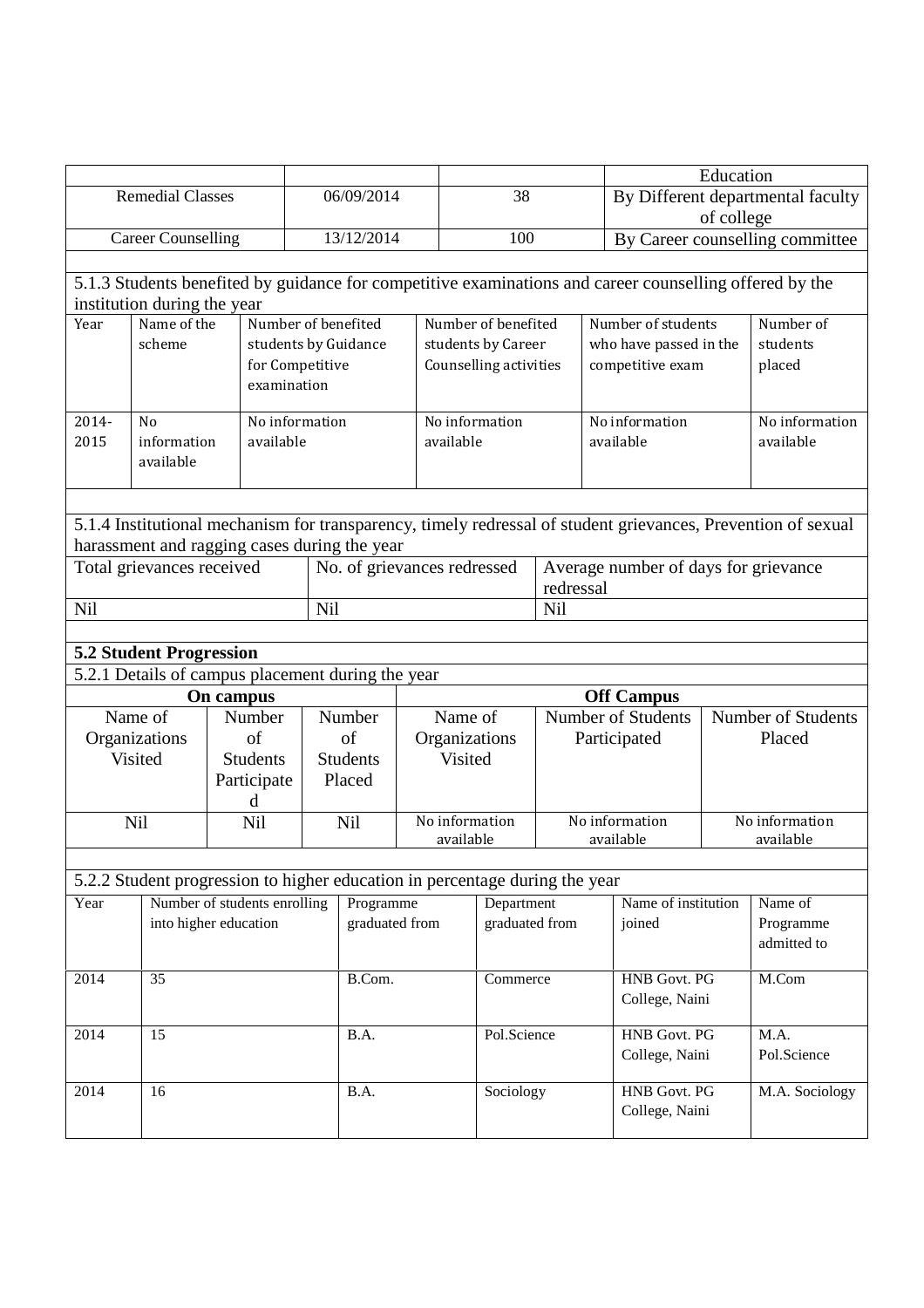| 2014                                     | 13 |                                                                                                        | B.A.                      | History      |     | <b>HNB Govt. PG</b><br>College, Naini | M.A. History   |  |
|------------------------------------------|----|--------------------------------------------------------------------------------------------------------|---------------------------|--------------|-----|---------------------------------------|----------------|--|
|                                          |    |                                                                                                        |                           |              |     |                                       |                |  |
| 2014                                     | 21 |                                                                                                        | B.A.                      | Home Science |     | <b>HNB</b> Govt. PG<br>College, Naini | M.A. H.Science |  |
| 2014                                     | 02 |                                                                                                        | B.A.                      | Philosophy   |     | HNB Govt. PG                          | M.A.           |  |
|                                          |    |                                                                                                        |                           |              |     | College, Naini                        | Philosophy     |  |
| 2014                                     | 19 |                                                                                                        | B.A.                      | Hindi        |     | <b>HNB</b> Govt. PG                   | M.A. Hindi     |  |
|                                          |    |                                                                                                        |                           |              |     | College, Naini                        |                |  |
| 2014                                     | 03 |                                                                                                        | B.Sc.(PCM)                | Physics      |     | <b>HNB</b> Govt. PG                   | M.Sc. Physics  |  |
|                                          |    |                                                                                                        |                           |              |     | College, Naini                        |                |  |
| 2014                                     | 06 |                                                                                                        | B.Sc.(PCM/ZBC)            | Chemistry    |     | <b>HNB Govt. PG</b>                   | M.Sc.          |  |
|                                          |    |                                                                                                        |                           |              |     | College, Naini                        | Chemistry      |  |
| 2014                                     | 04 |                                                                                                        | B.Sc.(ZBC)                | Botany       |     | <b>HNB</b> Govt. PG                   | M.Sc. Botany   |  |
|                                          |    |                                                                                                        |                           |              |     | College, Naini                        |                |  |
| 2014                                     | 10 |                                                                                                        | B.Sc.(ZBC)                | Zoology      |     | <b>HNB</b> Govt. PG                   | M.Sc. Zoology  |  |
|                                          |    |                                                                                                        |                           |              |     | College, Naini                        |                |  |
|                                          |    | 5.2.3Students qualifying in state/national/international level examinations during the year (eg:       |                           |              |     |                                       |                |  |
|                                          |    | NET/SET/SLET/GATE/GMAT/CAT/GRE/TOFEL/Civil Services/State Government Services)                         |                           |              |     |                                       |                |  |
|                                          |    | Items                                                                                                  | No. of Students selected/ |              |     | Registration number/roll              |                |  |
|                                          |    |                                                                                                        |                           | qualifying   |     | number for the exam                   |                |  |
| <b>NET</b>                               |    |                                                                                                        | No information available  |              |     |                                       |                |  |
| <b>SET</b>                               |    |                                                                                                        | No information available  |              |     |                                       |                |  |
| <b>SLET</b>                              |    |                                                                                                        | No information available  |              |     |                                       |                |  |
| <b>GATE</b>                              |    |                                                                                                        | No information available  |              |     |                                       |                |  |
| <b>GMAT</b>                              |    |                                                                                                        | No information available  |              |     |                                       |                |  |
| <b>CAT</b>                               |    |                                                                                                        | No information available  |              |     |                                       |                |  |
| <b>GRE</b>                               |    | No information available                                                                               |                           |              |     |                                       |                |  |
| <b>TOFEL</b>                             |    |                                                                                                        | No information available  |              |     |                                       |                |  |
| Civil Services                           |    |                                                                                                        | No information available  |              |     |                                       |                |  |
| <b>State Government Services</b>         |    |                                                                                                        | No information available  |              |     |                                       |                |  |
| Any Other                                |    |                                                                                                        | No information available  |              |     |                                       |                |  |
|                                          |    |                                                                                                        |                           |              |     |                                       |                |  |
|                                          |    | 5.2.4 Sports and cultural activities / competitions organised at the institution level during the year |                           |              |     |                                       |                |  |
| Activity                                 |    |                                                                                                        | Level                     |              |     | Participants                          |                |  |
| <b>Annual Sport</b><br>Institution level |    |                                                                                                        |                           |              | 180 |                                       |                |  |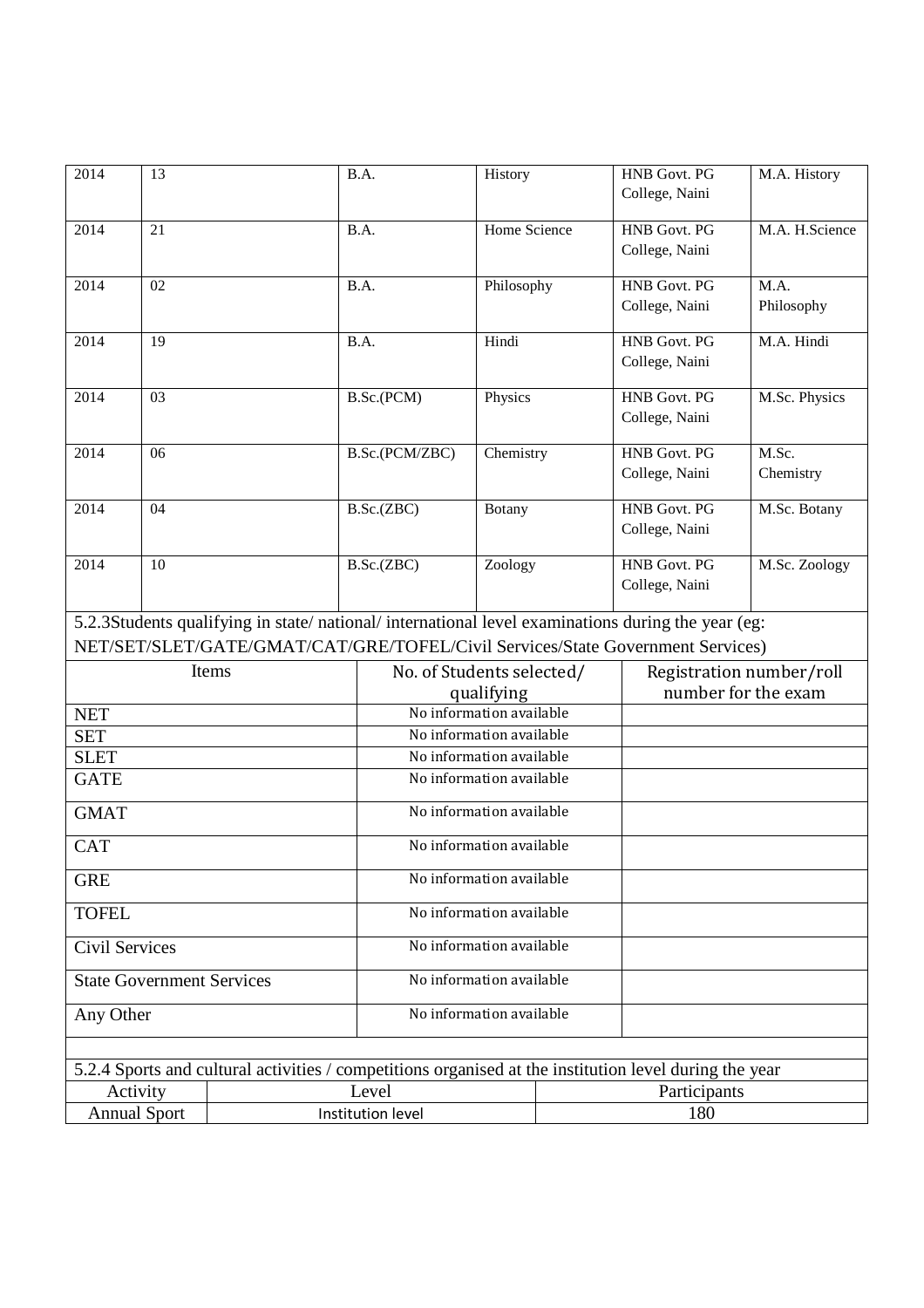| <b>Youth Festival</b>                                                                                                                                                                                                                                                                                                                                                                                                                                                                                                                                                                                                                                                                                                                                                                                                                                                                                                                                                                                                                                                                                                               |                             |  | Institution level                                                                                                                                                                                                                                                                                                      | 169           |            |                      |                        |
|-------------------------------------------------------------------------------------------------------------------------------------------------------------------------------------------------------------------------------------------------------------------------------------------------------------------------------------------------------------------------------------------------------------------------------------------------------------------------------------------------------------------------------------------------------------------------------------------------------------------------------------------------------------------------------------------------------------------------------------------------------------------------------------------------------------------------------------------------------------------------------------------------------------------------------------------------------------------------------------------------------------------------------------------------------------------------------------------------------------------------------------|-----------------------------|--|------------------------------------------------------------------------------------------------------------------------------------------------------------------------------------------------------------------------------------------------------------------------------------------------------------------------|---------------|------------|----------------------|------------------------|
|                                                                                                                                                                                                                                                                                                                                                                                                                                                                                                                                                                                                                                                                                                                                                                                                                                                                                                                                                                                                                                                                                                                                     |                             |  | <b>5.3 Student Participation and Activities</b>                                                                                                                                                                                                                                                                        |               |            |                      |                        |
|                                                                                                                                                                                                                                                                                                                                                                                                                                                                                                                                                                                                                                                                                                                                                                                                                                                                                                                                                                                                                                                                                                                                     |                             |  | 5.3.1 Number of awards/medals for outstanding performance in sports/cultural activities at                                                                                                                                                                                                                             |               |            |                      |                        |
|                                                                                                                                                                                                                                                                                                                                                                                                                                                                                                                                                                                                                                                                                                                                                                                                                                                                                                                                                                                                                                                                                                                                     |                             |  | national/international level (award for a team event should be counted as one)                                                                                                                                                                                                                                         |               |            |                      |                        |
| Year                                                                                                                                                                                                                                                                                                                                                                                                                                                                                                                                                                                                                                                                                                                                                                                                                                                                                                                                                                                                                                                                                                                                | Name of the award/<br>medal |  | National/<br>International                                                                                                                                                                                                                                                                                             | <b>Sports</b> | Cultural   | Student ID<br>number | Name of the<br>student |
| 2014-                                                                                                                                                                                                                                                                                                                                                                                                                                                                                                                                                                                                                                                                                                                                                                                                                                                                                                                                                                                                                                                                                                                               | Nil                         |  | N <sub>i</sub> l                                                                                                                                                                                                                                                                                                       | <b>Nil</b>    | <b>Nil</b> | Nil                  | Nil                    |
| 2015                                                                                                                                                                                                                                                                                                                                                                                                                                                                                                                                                                                                                                                                                                                                                                                                                                                                                                                                                                                                                                                                                                                                |                             |  |                                                                                                                                                                                                                                                                                                                        |               |            |                      |                        |
| 5.3.2 Activity of Student Council & representation of students on academic & administrative<br>bodies/committees of the institution (maximum 500 words)<br>At the beginning of academic session, each department forms a student council. It includes class representatives<br>from each class, a President, Vice President and Secretary. The student council aims to enhance leadership<br>qualities among the students, deal with problems and issues pertaining to students as well as endeavor to improve<br>teaching learning environment. The student council helps the teachers of the department in planning and execution<br>of various activities like guest lectures, quiz competition, debates, model making etc. The student representatives of<br>each class are chosen by the students on the basis of their majority views. These class representatives are responsible<br>to maintain decorum in the class in absence of the teacher as well as transmit the problem faced by the students to<br>the departmental teachers and the principal. The principal holds regular meetings with the class representatives |                             |  |                                                                                                                                                                                                                                                                                                                        |               |            |                      |                        |
|                                                                                                                                                                                                                                                                                                                                                                                                                                                                                                                                                                                                                                                                                                                                                                                                                                                                                                                                                                                                                                                                                                                                     |                             |  | where they are told about various committees and facilities available for the students. Student representatives also<br>facilitate securing feedback from students. Student members are also nominated in editorial boards of college<br>magazine as well as some other committees such as NSS and Rovers and Rangers. |               |            |                      |                        |

#### **5.3 Alumni Engagement**

5.3.1 Whether the institution has registered Alumni Association? Yes/No, if yes give details (maximum 500 words):

| No                                                         |  |  |  |  |  |
|------------------------------------------------------------|--|--|--|--|--|
| 5.3.2 No. of registered enrolled Alumni:                   |  |  |  |  |  |
| <b>NA</b>                                                  |  |  |  |  |  |
| 5.3.3 Alumni contribution during the year (in Rupees):     |  |  |  |  |  |
| NΑ                                                         |  |  |  |  |  |
| 5.3.4 Meetings/activities organized by Alumni Association: |  |  |  |  |  |
| <b>NA</b>                                                  |  |  |  |  |  |
| <b>CRITERION VI-GOVERNANCE, LEADERSHIP AND MANAGEMENT</b>  |  |  |  |  |  |
| 6.1 Institutional Vision and Leadership                    |  |  |  |  |  |

6.1.1 Mention two practices of decentralization and participative management during the last year (maximum 500 words)

 Every department of college has a 'Parishad' comprising of departmental staff and students which ensure a participative style of management and academic endeavour. The decision making process of each department is systematized in such a manner that the students through their representatives are fully consulted with regards to teaching schedules, organizing of individual tours, allocation of projects and other departmental programme.

 Various academic and administrative committees formed by the principal ensure decentralization of authority. The committees which include admission committee, examination committee, scholarship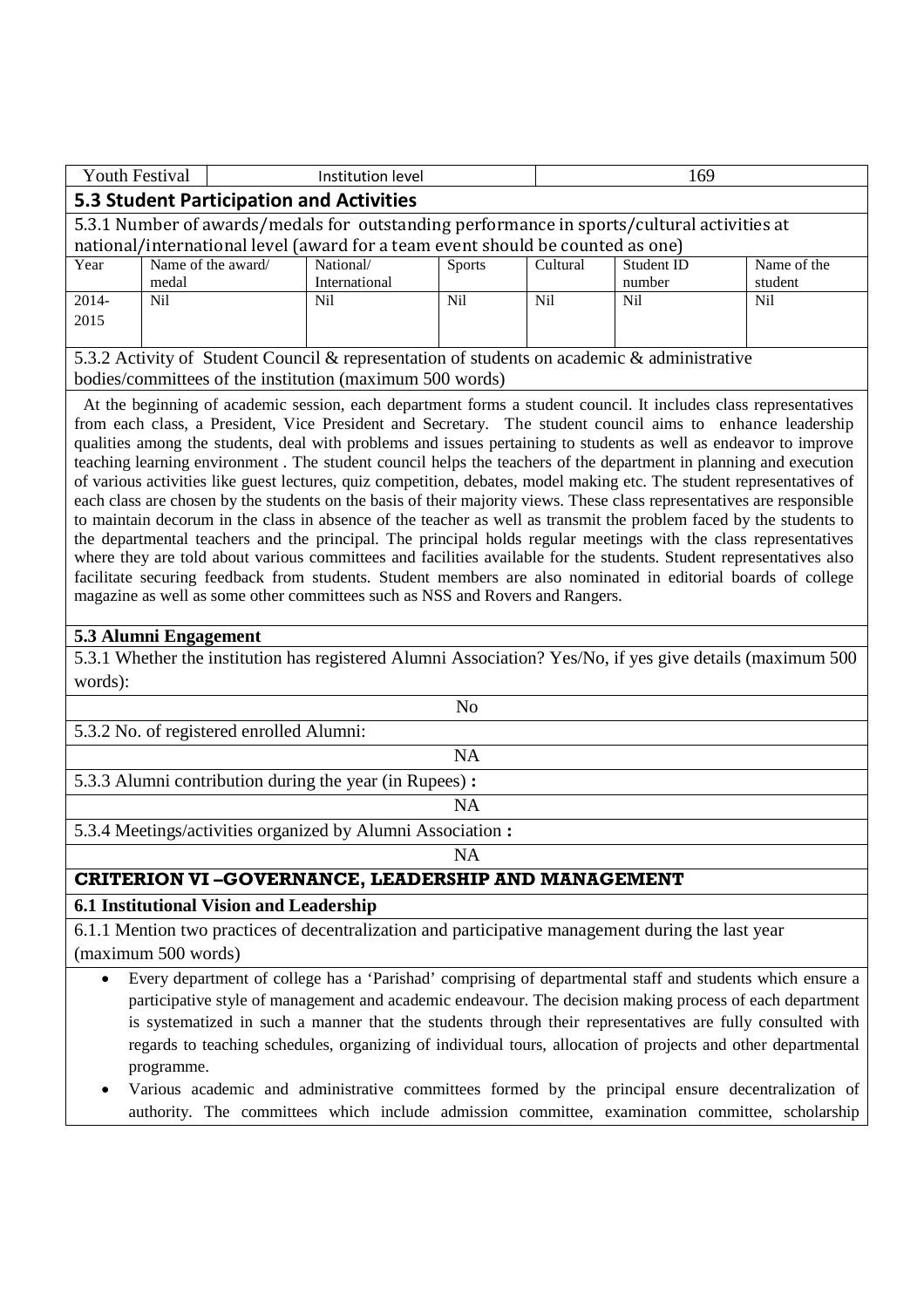| committee, student welfare committee operate independently within the broad guidelines set by the college |  |
|-----------------------------------------------------------------------------------------------------------|--|
| principal/administration.                                                                                 |  |

#### 6.1.2 Does the institution have a Management Information System (MIS)? Yes/No/Partial:

# **6.2 Strategy Development and Deployment**

No

- 6.2.1 Quality improvement strategies adopted by the institution for each of the following (with in 100 words each**):**
	- Curriculum Development
		- The College has to follow the curriculum as developed by CSJM University, Kanpur to which it is affiliated. However, the University keeps updating its curriculum.

## Teaching and Learning

- New pedagogy techniques such as debates, class tests and use of audio-visual aids in line with demands of curriculum are being adopted.
- Bilingual medium of teaching and learning.
- Two ICT enabled smart class room have been proposed to be set up with RUSA funds
- **❖** Examination and Evaluation Installation of CCTV cameras in each class room as well as other strategic locations is being carried out to fair examination as well as safety and security of campus. Being a Govt. College, our college has a unique distinction of conducting very smooth and fair examinations as per university schedule and hence serve as examination centre as well as nodal centre for many others nearby colleges.

Research and Development

- The faculty members are encouraged to submit research proposal for external funding from government agencies.
- Students are given project works to help learners their research skills.
- Some faculty members provide doctoral guidance to students
- Library, ICT and Physical Infrastructure / Instrumentation
	- The existing Broadband/LAN connectivity is being enhanced.
- Human Resource Management
	- Being a government college, all recruitments are effected directly through UP Public Service commission and Directorate of Higher Education.
	- Many teaching staff participated in various orientation programmes, refresher courses and other shorter courses.
	- Along with academic activities, the teachers are allocated various administrative works to fine tune their corporate and societal responsibilities.
- Industry Interaction / Collaboration
	- Organizing industrial tour for students.
	- Encouraging companies to come for campus placement.
	- Admission of Students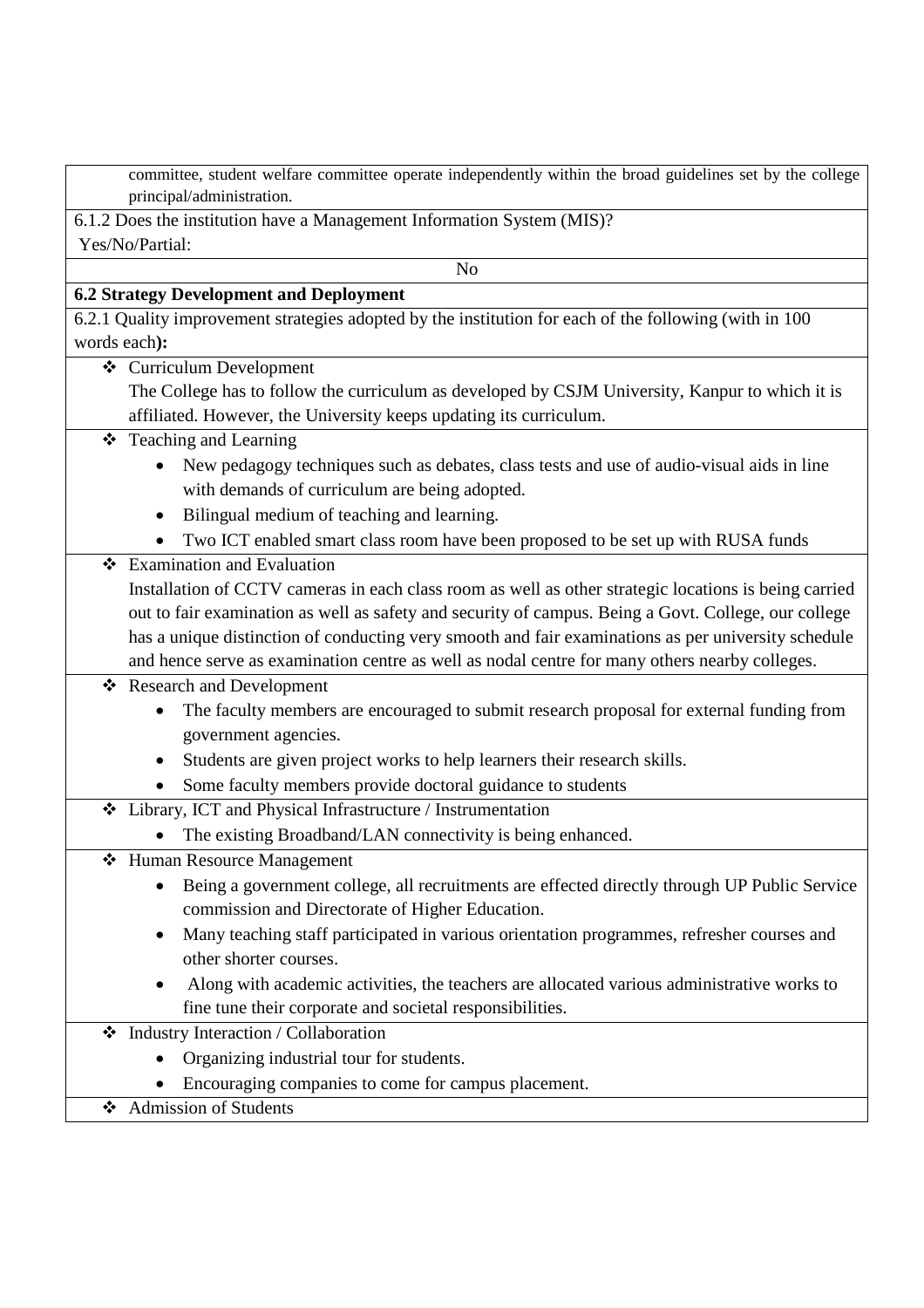|    |      |                                            | The admission of students is conducted as per available seats and university admission norms.           |           |                               |              |
|----|------|--------------------------------------------|---------------------------------------------------------------------------------------------------------|-----------|-------------------------------|--------------|
|    |      |                                            | Though first - come - first serve basis is adopted in admission being a government college, each of     |           |                               |              |
|    |      |                                            | the applicants is interviewed by respective admission committees to wean out totally inept              |           |                               |              |
|    |      | candidates.                                |                                                                                                         |           |                               |              |
|    |      |                                            | 6.2.2 : Implementation of e-governance in areas of operations:                                          |           |                               |              |
|    |      | ❖ Planning and Development                 |                                                                                                         |           |                               |              |
|    |      |                                            | Plans made according to directives of university and that of government. The various                    |           |                               |              |
|    |      |                                            | government orders issued from time to time serve as an important source of action and                   |           |                               |              |
|    |      | activities to be undertaken.               |                                                                                                         |           |                               |              |
|    |      |                                            | • Efforts are being made to generate e-service books of staff.                                          |           |                               |              |
|    | ❖    | Administration                             |                                                                                                         |           |                               |              |
|    |      |                                            | Full digitalization in terms of computation of salary, arrears, taxes etc.                              |           |                               |              |
|    |      | ❖ Finance and Accounts                     |                                                                                                         |           |                               |              |
|    |      | $\bullet$                                  | Funds provided by the state government for campus up keep and maintenance of                            |           |                               |              |
|    |      | laboratories.                              |                                                                                                         |           |                               |              |
|    |      |                                            | Digital salary computation as well as maintenance of various records.                                   |           |                               |              |
|    |      |                                            | Accounts maintained as per directive of government and audit requirement.                               |           |                               |              |
|    | ❖    | <b>Student Admission and Support</b>       |                                                                                                         |           |                               |              |
|    |      |                                            | Students admitted according to available seats on first-come-first serve basis.                         |           |                               |              |
|    |      |                                            | One point admission for helping students achieves hassle free admission.                                |           |                               |              |
|    |      | $\bullet$                                  | Interviews conducted by various admission committees to wean out inept candidates.                      |           |                               |              |
|    |      |                                            | Along with a central library, internal library facilities are provided by various departments.          |           |                               |              |
|    |      |                                            | Students information uploaded in college data-base on the basis of subjects, gender, category           |           |                               |              |
|    |      | etc.                                       |                                                                                                         |           |                               |              |
|    |      | ❖ Examination                              |                                                                                                         |           |                               |              |
|    |      |                                            | Fair examinations conducted as schedule. Along with our students, the college serve as                  |           |                               |              |
|    |      |                                            | examination centre as well as nodal centre for many other colleges allotted by the university.          |           |                               |              |
|    |      |                                            | Examination related data provided by university in the college login id of college website              |           |                               |              |
|    |      | <b>6.3 Faculty Empowerment Strategies</b>  |                                                                                                         |           |                               |              |
|    |      |                                            | 6.3.1 Teachers provided with financial support to attend conferences / workshops and towards membership |           |                               |              |
|    |      | fee of professional bodies during the year |                                                                                                         |           |                               |              |
| Ye |      | Name of teacher                            | Name of conference/                                                                                     |           | Name of the professional body | Amount of    |
| ar |      |                                            | workshop attended for                                                                                   |           | for which membership fee is   | support      |
|    |      |                                            | which financial support<br>provided                                                                     | provided  |                               |              |
|    |      | Nil                                        | Nil                                                                                                     |           | <b>Nil</b>                    | Nil          |
|    |      |                                            | 6.3.2 Number of professional development / administrative training programmes organized by the College  |           |                               |              |
|    |      |                                            | for teaching and non teaching staff during the year                                                     |           |                               |              |
|    | Year | Title of the                               | Title of the                                                                                            | Dates     | No. of participants           | No. of       |
|    |      | professional                               | administrative training                                                                                 | (from-to) | (Teaching staff)              | participants |
|    |      | development                                | programme organised for                                                                                 |           |                               | (Non-        |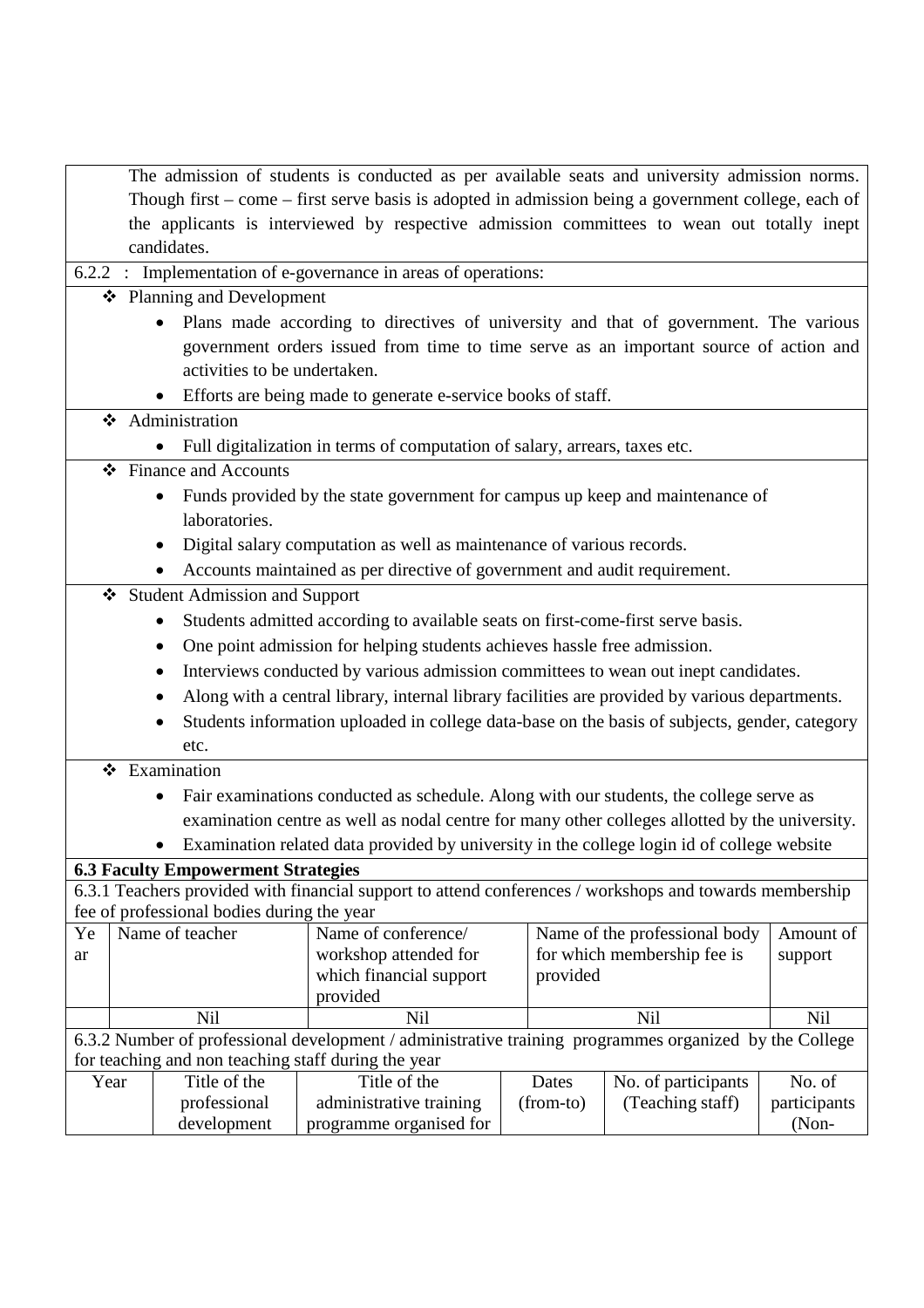|                 | programme<br>organised for<br>teaching staff                                                              | non-teaching staff |                                 |                              |                              | teaching<br>staff)            |  |
|-----------------|-----------------------------------------------------------------------------------------------------------|--------------------|---------------------------------|------------------------------|------------------------------|-------------------------------|--|
|                 | Nil                                                                                                       | <b>Nil</b>         | <b>Nil</b>                      | <b>Nil</b>                   |                              | <b>Nil</b>                    |  |
|                 | 6.3.3 No. of teachers attending professional development programmes, viz., Orientation Programme,         |                    |                                 |                              |                              |                               |  |
|                 | Refresher Course, Short Term Course, Faculty Development Programmes during the year                       |                    |                                 |                              |                              |                               |  |
|                 | Title of the professional development                                                                     |                    | Number of teachers who attended |                              |                              | Date and Duration             |  |
|                 | programme                                                                                                 |                    |                                 |                              |                              | $(from - to)$                 |  |
|                 | <b>Refresher Course</b>                                                                                   |                    | 1                               |                              |                              | $01/06/15 - 21/06/15$         |  |
|                 | 6.3.4 Faculty and Staff recruitment (no. for permanent/fulltime recruitment):                             |                    |                                 |                              |                              |                               |  |
|                 | Teaching                                                                                                  |                    |                                 | Non-teaching                 |                              |                               |  |
|                 | Permanent                                                                                                 | Fulltime           | Permanent                       |                              |                              | Fulltime/temporary            |  |
|                 | 36                                                                                                        | 06 (Contractual)   | 19                              |                              |                              | 0                             |  |
|                 |                                                                                                           |                    |                                 |                              |                              |                               |  |
|                 | 6.3.5 Welfare schemes for                                                                                 |                    |                                 |                              |                              |                               |  |
|                 |                                                                                                           |                    |                                 |                              | Provision of various leave   |                               |  |
|                 |                                                                                                           |                    |                                 |                              | facilities such as maternity |                               |  |
|                 |                                                                                                           |                    |                                 |                              | leave, CCL, etc as per       |                               |  |
|                 |                                                                                                           |                    |                                 |                              |                              | provisions of UGC and State   |  |
| Teaching        |                                                                                                           |                    |                                 |                              | government norms             |                               |  |
| Non teaching    |                                                                                                           |                    |                                 |                              |                              | As per state government norms |  |
|                 |                                                                                                           |                    |                                 |                              | Empowerment of girl's        |                               |  |
|                 |                                                                                                           |                    |                                 |                              | students by making them      |                               |  |
|                 |                                                                                                           |                    |                                 |                              | proficient in self defence   |                               |  |
|                 |                                                                                                           |                    |                                 |                              | through conduct of           |                               |  |
|                 |                                                                                                           |                    |                                 | Taekwondo classes under 1090 |                              |                               |  |
|                 |                                                                                                           |                    |                                 |                              | provision. Provision of      |                               |  |
| <b>Students</b> |                                                                                                           |                    |                                 | scholarship                  |                              |                               |  |
|                 | 6.4 Financial Management and Resource Mobilization                                                        |                    |                                 |                              |                              |                               |  |
|                 | 6.4.1 Institution conducts internal and external financial audits regularly                               |                    |                                 |                              |                              |                               |  |
|                 | (with in 100 words each)                                                                                  |                    |                                 |                              |                              |                               |  |
|                 | For the efficient and effective use of available financial resources, there are various committees at the |                    |                                 |                              |                              |                               |  |
|                 | institutional level like income tax committee, increment committee, purchase committee etc. At the        |                    |                                 |                              |                              |                               |  |
|                 | end of the year internal financial audit is conducted by internal institutional committee. Different      |                    |                                 |                              |                              |                               |  |
|                 | committees conduct physical verification independently. External financial audit is done by AG            |                    |                                 |                              |                              |                               |  |
|                 | office, Allahabad under the directions of Directorate of Higher Education. No external audit has been     |                    |                                 |                              |                              |                               |  |
|                 | undertaken in the financial year 2015-16.                                                                 |                    |                                 |                              |                              |                               |  |
|                 | 6.4.2 Funds / Grants received from management, non-government bodies, individuals, philanthropies         |                    |                                 |                              |                              |                               |  |
|                 | during the year(not covered in Criterion III)                                                             |                    |                                 |                              |                              |                               |  |
|                 | Name of the non government funding                                                                        |                    | Funds/ Grants received in Rs.   |                              |                              | Purpo                         |  |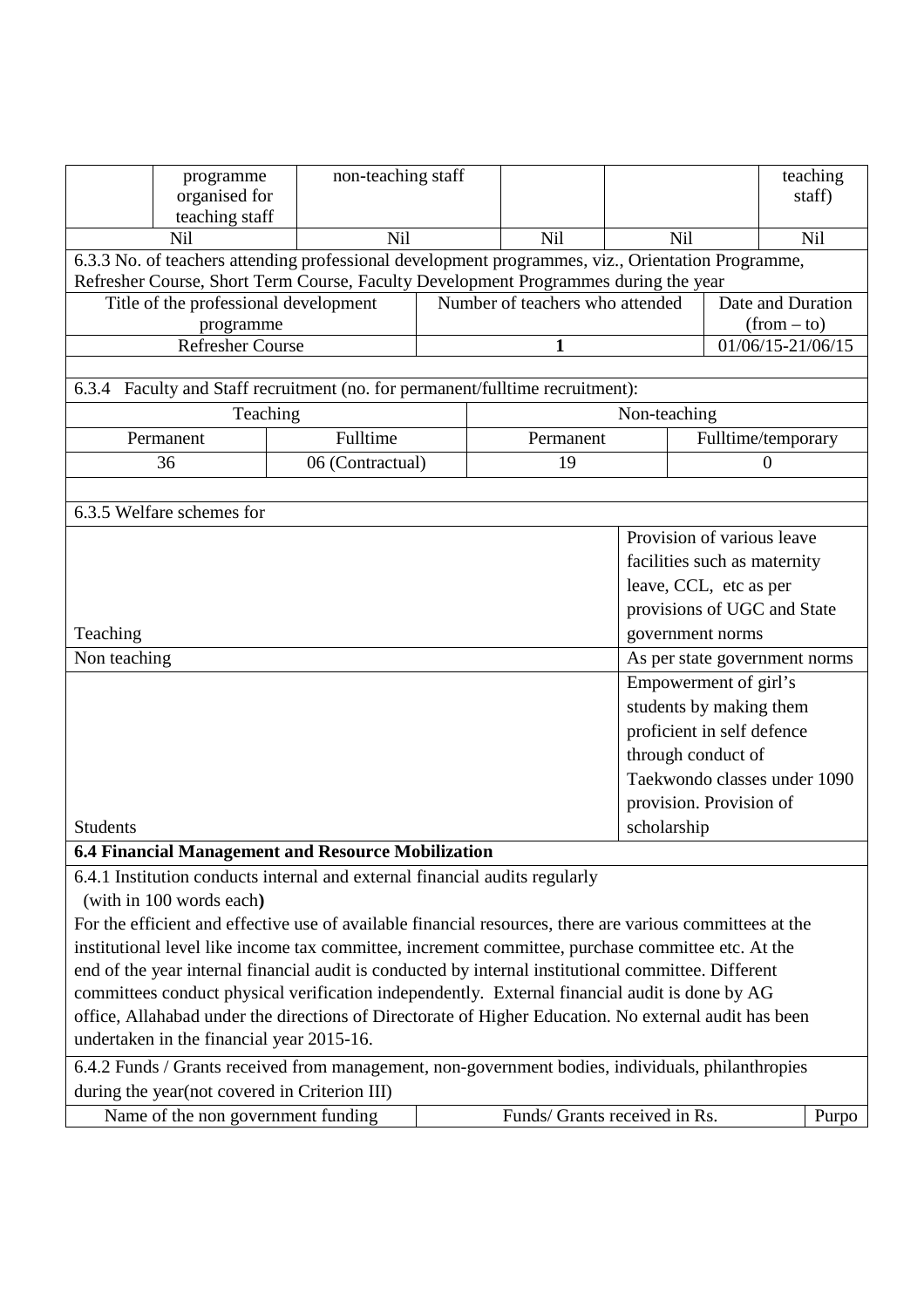|           |                          | agencies/individuals                              |                                                                                     |                         |                        | se |
|-----------|--------------------------|---------------------------------------------------|-------------------------------------------------------------------------------------|-------------------------|------------------------|----|
|           |                          | <b>NIL</b>                                        |                                                                                     | <b>NIL</b>              |                        |    |
|           |                          | 6.4.2 Total corpus fund generated                 | <b>NIL</b>                                                                          |                         |                        |    |
|           |                          | <b>6.5 Internal Quality Assurance System</b>      |                                                                                     |                         |                        |    |
|           |                          |                                                   | 6.5.1 Whether Academic and Administrative Audit (AAA) has been done?                |                         |                        |    |
|           | Audit Type               |                                                   | External                                                                            |                         | Internal               |    |
|           |                          | Yes/No                                            | Agency                                                                              | Yes/No                  | Authority              |    |
| Academic  |                          | N <sub>o</sub>                                    | <b>NA</b>                                                                           | Yes                     | Principal, IQAC        |    |
|           | Administrative           | N <sub>o</sub>                                    | <b>NA</b>                                                                           | Yes                     | Internal<br>Committees |    |
|           |                          |                                                   |                                                                                     |                         |                        |    |
|           |                          |                                                   | 6.5.2 Activities and support from the Parent - Teacher Association (at least three) |                         |                        |    |
|           |                          | No formal parent teacher association              |                                                                                     |                         |                        |    |
|           |                          |                                                   | 6.5.3 Development programmes for support staff (at least three)                     |                         |                        |    |
| $\bullet$ |                          | Motivational lecture by Principal and departments |                                                                                     |                         |                        |    |
|           |                          | <b>System of Grievance Redressal</b>              |                                                                                     |                         |                        |    |
|           |                          |                                                   | 6.5.4 Post Accreditation initiative(s) (mention at least three)                     |                         |                        |    |
|           |                          |                                                   | More community outreach programmes through Rover Rangers and NSS                    |                         |                        |    |
|           |                          |                                                   | Annual student's feedback systems which serve as quality assessment of teachers.    |                         |                        |    |
|           |                          | Remedial classes for weaker students              |                                                                                     |                         |                        |    |
| 6.5.5     |                          |                                                   |                                                                                     |                         |                        |    |
|           |                          | a. Submission of Data for AISHE portal            | : Yes                                                                               |                         |                        |    |
|           | b. Participation in NIRF |                                                   | : No                                                                                |                         |                        |    |
|           | c. ISO Certification     |                                                   | : No                                                                                |                         |                        |    |
|           |                          | d. NBA or any other quality audit                 | : No                                                                                |                         |                        |    |
|           |                          |                                                   | 6.5.6 Number of Quality Initiatives undertaken during the year                      |                         |                        |    |
|           |                          | Name of quality initiative by                     | Date of conducting                                                                  | Duration (from-----to-- | Number of              |    |
| Year      | <b>IQAC</b>              |                                                   | activity                                                                            | $---)$                  | participants           |    |
| 2014      | <b>IQAC</b> Meeting      |                                                   | 08/12/14                                                                            | 03:00pm-04:00pm         | 09                     |    |
| 2015      | <b>IQAC</b> Meeting      |                                                   | 28/01/2015                                                                          | 03:00pm-04:30pm         | 10                     |    |

| <b>CRITERION VII - INSTITUTIONAL VALUES AND BEST PRACTICES</b>                                                     |             |           |              |      |  |  |  |
|--------------------------------------------------------------------------------------------------------------------|-------------|-----------|--------------|------|--|--|--|
| 7.1 - Institutional Values and Social Responsibilities                                                             |             |           |              |      |  |  |  |
| 7.1.1 Gender Equity (Number of gender equity promotion programmes organized by the institution during the<br>year) |             |           |              |      |  |  |  |
| Title of the programme                                                                                             | Period from | Period to | Participants |      |  |  |  |
|                                                                                                                    |             |           | Female       | Male |  |  |  |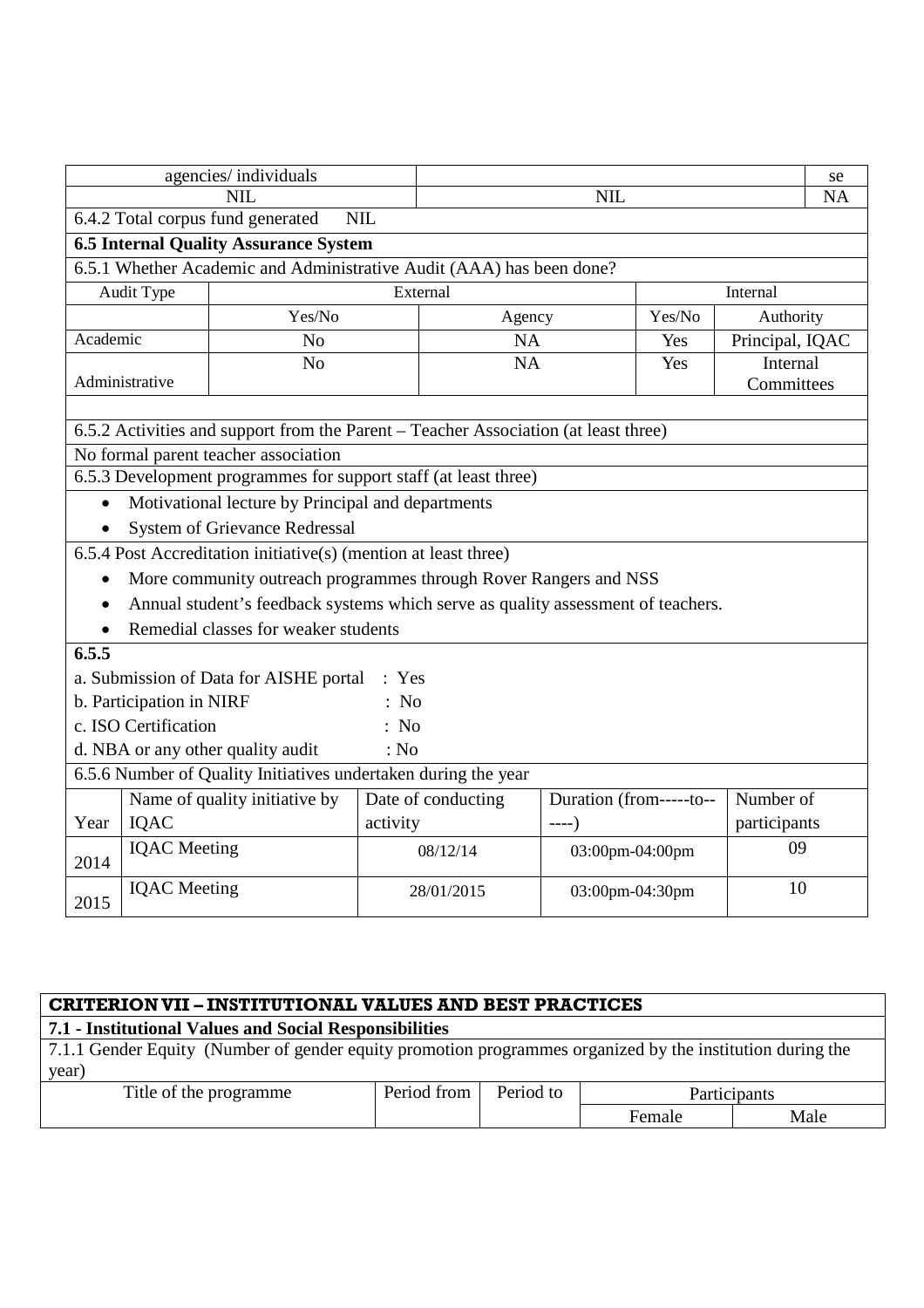|                                    |                                                                                                                                                                                                                                                                      |                                                                                |                               |                           |                    |                                    | All Girls Students                                    |                      | All boys students                      |
|------------------------------------|----------------------------------------------------------------------------------------------------------------------------------------------------------------------------------------------------------------------------------------------------------------------|--------------------------------------------------------------------------------|-------------------------------|---------------------------|--------------------|------------------------------------|-------------------------------------------------------|----------------------|----------------------------------------|
| Women Empowerment                  |                                                                                                                                                                                                                                                                      |                                                                                | 08/03/2015                    |                           | 08/03/2015         |                                    | and staff members                                     |                      | and staff members                      |
| $\bullet$<br>$\bullet$             | 7.1.2 Environmental Consciousness and Sustainability/Alternate Energy initiatives such as:<br>The college ensures that the students plant new saplings to keep the environment green.<br>All the bulbs are replaced by LEDs to lower the consumption of electricity. |                                                                                |                               |                           |                    |                                    |                                                       |                      |                                        |
|                                    | 7.1.3 Differently abled (Divyangjan) friendliness                                                                                                                                                                                                                    |                                                                                |                               |                           |                    |                                    |                                                       |                      |                                        |
| <b>Items Facilities</b>            |                                                                                                                                                                                                                                                                      |                                                                                |                               |                           | Yes/No             |                                    |                                                       | No. of Beneficiaries |                                        |
| Physical facilities                |                                                                                                                                                                                                                                                                      |                                                                                |                               | Yes                       |                    |                                    | All enrolled                                          |                      |                                        |
| Provision for lift                 |                                                                                                                                                                                                                                                                      |                                                                                |                               | N <sub>o</sub>            |                    |                                    |                                                       |                      |                                        |
| Ramp/Rails                         |                                                                                                                                                                                                                                                                      |                                                                                |                               | Yes                       |                    |                                    | All enrolled                                          |                      |                                        |
| <b>Braille Software/facilities</b> |                                                                                                                                                                                                                                                                      |                                                                                |                               | N <sub>o</sub>            |                    |                                    | $\blacksquare$                                        |                      |                                        |
| <b>Rest Rooms</b>                  |                                                                                                                                                                                                                                                                      |                                                                                |                               | N <sub>o</sub>            |                    |                                    |                                                       |                      |                                        |
| Scribes for examination            |                                                                                                                                                                                                                                                                      |                                                                                |                               | N <sub>o</sub>            |                    |                                    |                                                       |                      |                                        |
|                                    | Special skill development for differently abled students                                                                                                                                                                                                             |                                                                                |                               | N <sub>o</sub>            |                    |                                    | $\overline{\phantom{a}}$                              |                      |                                        |
| Any other similar facility         |                                                                                                                                                                                                                                                                      |                                                                                |                               | N <sub>o</sub>            |                    |                                    |                                                       |                      |                                        |
| Year                               | 7.1.4 Inclusion and Situatedness<br>Enlist most important initiatives taken to address locational advantages and disadvantages during the year<br>Number of                                                                                                          | Number of                                                                      | Date and                      |                           | Name of the        |                                    | Issues                                                |                      | Number of                              |
|                                    | initiatives to<br>address<br>locational<br>advantages and<br>disadvantages                                                                                                                                                                                           | initiatives taken<br>to engage with<br>and contribute<br>to local<br>community | duration of the<br>initiative |                           | initiative         |                                    | addressed                                             |                      | participating<br>students and<br>staff |
| 2014                               | 01                                                                                                                                                                                                                                                                   | 01                                                                             |                               | 31/10//2014               |                    | National<br><b>Unity Day</b>       | Importance of<br>Unity                                |                      | All staff and<br>students              |
| 2014                               | 01                                                                                                                                                                                                                                                                   | 01                                                                             |                               | 1/12/2014                 |                    | <b>AIDS</b><br>Awareness<br>Day    |                                                       | To aware the         | All staff and<br>students              |
| 2014                               | 01                                                                                                                                                                                                                                                                   | 01                                                                             |                               | 08/09/2014-<br>14/09/2014 |                    | International<br>Literacy week     | Awareness<br>about<br>literacy                        |                      | All staff and<br>students              |
| 2014                               | 01                                                                                                                                                                                                                                                                   | 01                                                                             | 20/08/2014                    |                           | Sadbhavna<br>divas |                                    | To inculcate<br>the spirit of<br>religious<br>harmony |                      | All staff and<br>students              |
|                                    | 7.1.5 Human Values and Professional Ethics                                                                                                                                                                                                                           |                                                                                |                               |                           |                    |                                    |                                                       |                      |                                        |
|                                    | Code of conduct (handbooks) for various stakeholders                                                                                                                                                                                                                 |                                                                                |                               |                           |                    |                                    |                                                       |                      |                                        |
| Title                              |                                                                                                                                                                                                                                                                      | Date of Publication                                                            |                               |                           |                    | Follow up (maximum 100 words each) |                                                       |                      |                                        |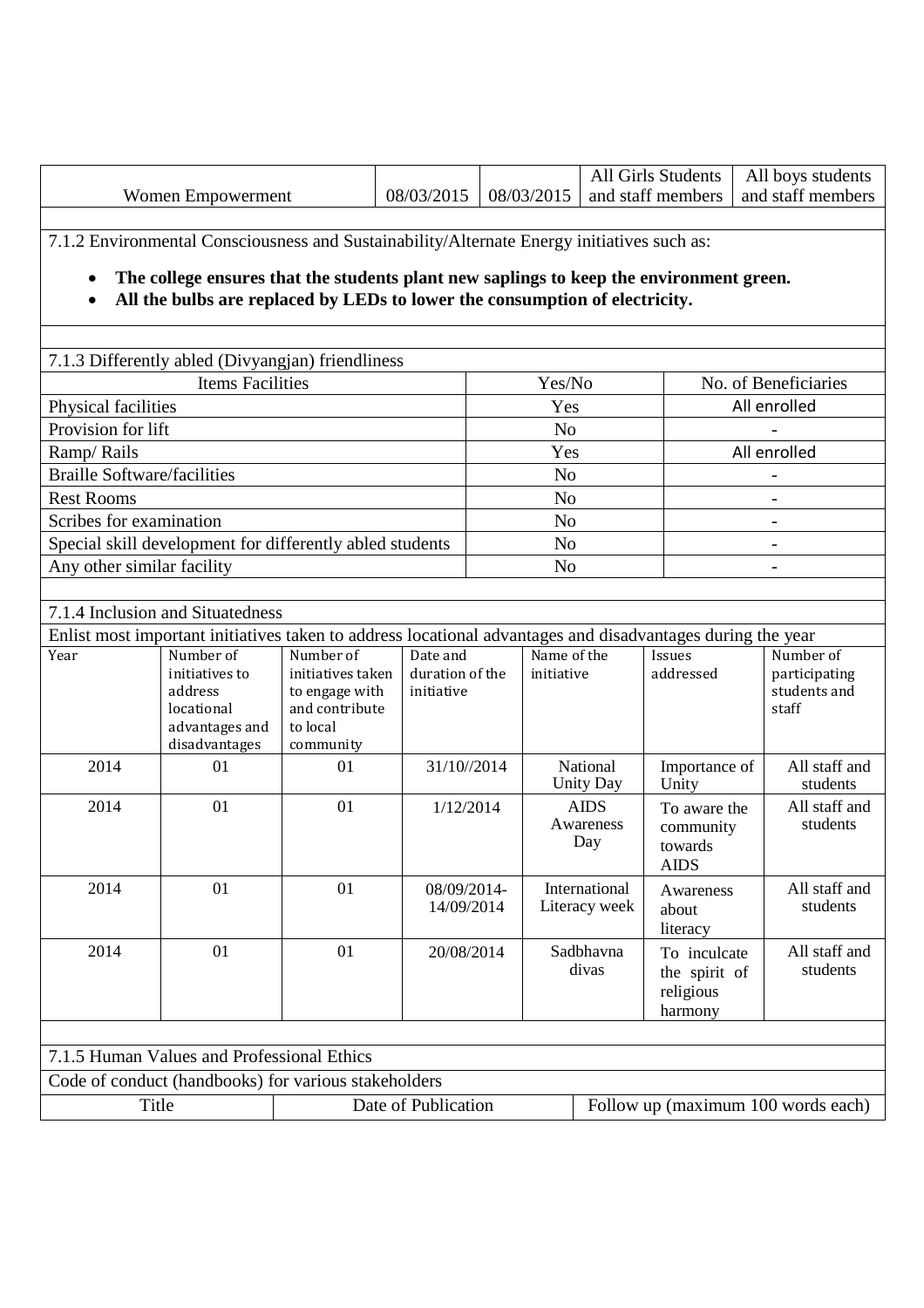|                                                                         |  |                                                                                             |  | $\overline{\phantom{0}}$ |  |
|-------------------------------------------------------------------------|--|---------------------------------------------------------------------------------------------|--|--------------------------|--|
|                                                                         |  |                                                                                             |  |                          |  |
| 7.1.6 Activities conducted for promotion of universal Values and Ethics |  |                                                                                             |  |                          |  |
| Activity                                                                |  | Duration (from--------to--------)                                                           |  | Number of participants   |  |
| Human Rights Day                                                        |  | 10/12/2014                                                                                  |  | All staff and students   |  |
| Gandhi Jayanti                                                          |  | 02/10/2014                                                                                  |  | All staff and students   |  |
| <b>National Unity Day</b>                                               |  | 31/10/2014                                                                                  |  | All staff and students   |  |
| Kaumi Ekta week                                                         |  | 19/11/2014-25/11/2014                                                                       |  | All staff and students   |  |
| Ambedkar Jayanti                                                        |  | 14/04/2015                                                                                  |  | All staff and students   |  |
| Voter awareness day                                                     |  | 18/11/2014                                                                                  |  | All staff and students   |  |
|                                                                         |  | 7.1.7 Initiatives tolera by the institution to make the commus eas friendly (ot least fixed |  |                          |  |

7.1.7 Initiatives taken by the institution to make the campus eco-friendly (at least five)

- Use of dustbins in each corridor
- No use of polythene in campus
- Management of waste materials
- Greenery within campus
- Construction of water harvesting plant

## **7.2 Best Practices**

Describe at least two institutional best practices

1. Environmental Issue: The college makes effort to inculcate in the students sensitivity towards the environment while simultaneously enhancing green cover around the college campus.

The aim of the practice is to develop eco-sensitivity and environmental awareness to the students and to conserve biodiversity through tree plantation. The students have collectively cleared a patch of land in the college campus which has been marked for this very purpose. The saplings of few plants are planted. They are taken care by students and gardener.

2. Industrial tour: Organising industrial tour by few departments to make the students aware of the functioning of the industry NTPC, Parle-G, Areva, Baidynath. Later the students are supposed to submit a report on their findings.

Upload details of two best practices successfully implemented by the institution as per NAAC format in your institution website, provide the link

-

## **7.3 Institutional Distinctiveness**

Provide the details of the performance of the institution in one area distinctive to its vision, priority and thrust Provide the weblink of the institution in not more than 500 words

To keep pace with the competitive world and to challenge to global scenario every college has to strive hard to achieve its excellence in different fields.

Keeping this view on its board, the college is taking high strides towards excellence in various fields over the years. From the date of establishment to till the date , the college has successfully achieved its excellence in infrastructure and student support facilities. This shows that our college has reached the certain distinctiveness from other higher educational colleges.